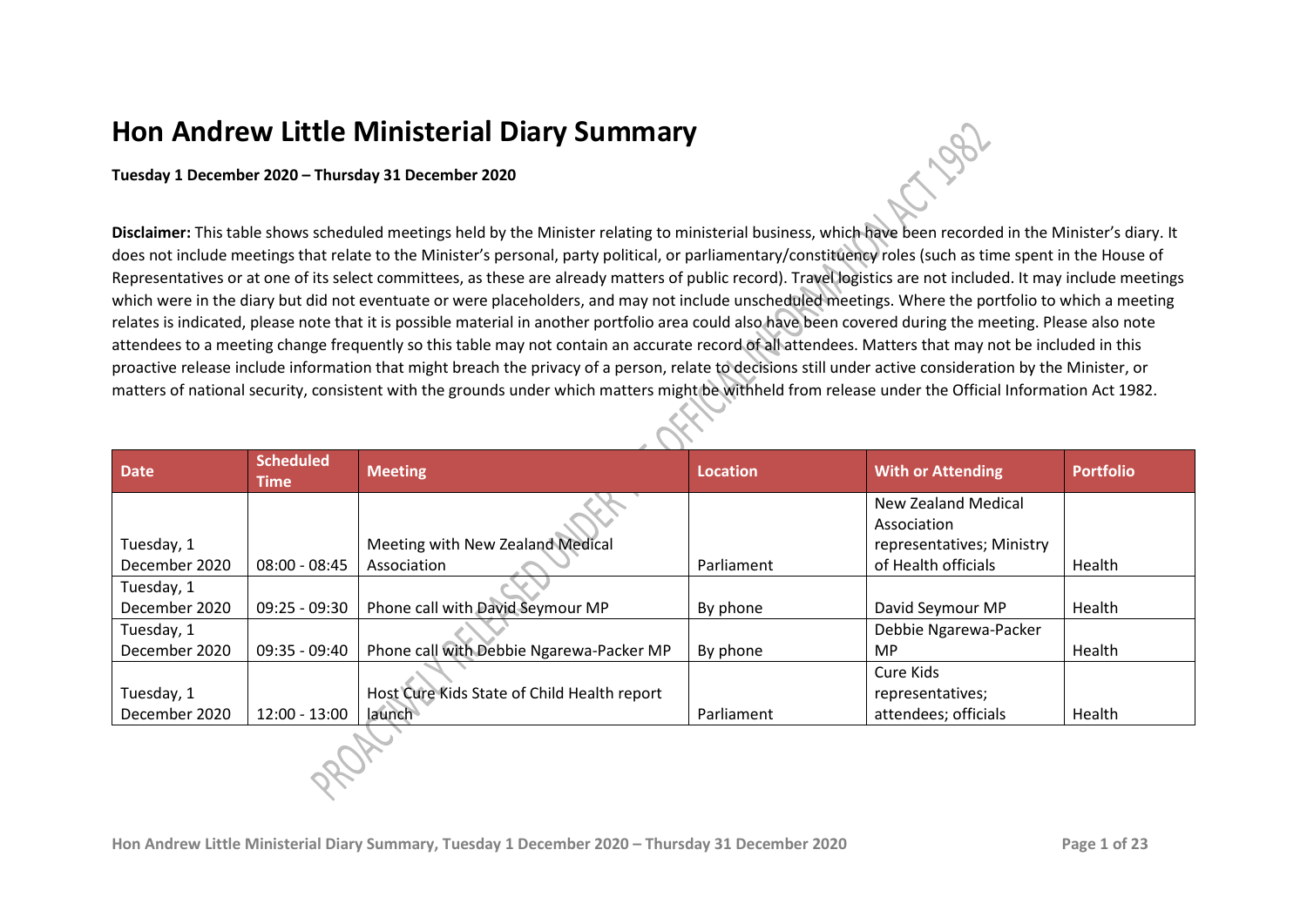| <b>Date</b>   | <b>Scheduled</b><br><b>Time</b> | <b>Meeting</b>                             | <b>Location</b>       | <b>With or Attending</b>     | <b>Portfolio</b> |
|---------------|---------------------------------|--------------------------------------------|-----------------------|------------------------------|------------------|
|               |                                 |                                            | WLG, Wellington       |                              |                  |
|               |                                 |                                            | Airport, Stewart Duff | <b>Cystic Fibrosis New</b>   |                  |
| Tuesday, 1    |                                 | Attend Cystic Fibrosis New Zealand         | Dr, Rongotai,         | Zealand representatives;     |                  |
| December 2020 | $18:00 - 18:20$                 | Christmas Tree Festival 2020 opening       | Wellington 6022       | attendees; officials         | Health           |
| Wednesday, 2  |                                 |                                            |                       |                              |                  |
| December 2020 | $07:05 - 07:15$                 | Media interview                            | By phone              | <b>Newstalk ZB</b>           | Health           |
| Wednesday, 2  |                                 |                                            |                       |                              |                  |
| December 2020 | $07:15 - 07:25$                 | Media interview                            | By phone              | The Edge                     | Health           |
| Wednesday, 2  |                                 |                                            |                       |                              |                  |
| December 2020 | $08:00 - 08:30$                 | Meeting with Hon Dr Ayesha Verrall MP      | Parliament            | Hon Dr Ayesha Verrall MP     | Health           |
| Wednesday, 2  |                                 |                                            |                       |                              |                  |
| December 2020 | $09:30 - 10:30$                 | <b>Cabinet Business Committee (CBC)</b>    | Parliament            | Attending                    | All              |
| Wednesday, 2  |                                 |                                            |                       |                              |                  |
| December 2020 | $13:00 - 13:15$                 | Meeting with Cabinet Officials             | Parliament            | Cabinet Office officials     | All              |
|               |                                 |                                            |                       | Department of the Prime      |                  |
| Wednesday, 2  |                                 |                                            |                       | <b>Minister and Cabinet</b>  |                  |
| December 2020 | $16:00 - 17:00$                 | Officials meeting                          | Parliament            | officials                    | Health           |
|               |                                 |                                            |                       | Prime Minister; Hon Chris    |                  |
|               |                                 |                                            |                       | Hipkins MP; Hon Dr           |                  |
|               |                                 |                                            |                       | Megan Woods MP; Hon          |                  |
|               |                                 |                                            |                       | Peeni Henare MP; Hon Dr      |                  |
|               |                                 |                                            |                       | Ayesha Verrall MP;           |                  |
| Wednesday, 2  |                                 |                                            |                       | officials pertaining to      |                  |
| December 2020 | 18:30 - 19:30                   | Ministerial meeting                        | Parliament            | attending Ministers          | Health           |
| Thursday, 3   |                                 |                                            |                       |                              |                  |
| December 2020 | $08:15 - 08:30$                 | Media interview                            | By phone              | bFM                          | All              |
|               |                                 |                                            |                       | Heather Simpson, Chair,      |                  |
| Thursday, 3   |                                 | Meeting with Heather Simpson, Chair,       |                       | <b>Health and Disability</b> |                  |
| December 2020 | $09:00 - 10:00$                 | <b>Health and Disability System Review</b> | Parliament            | <b>System Review</b>         | Health           |
|               |                                 |                                            |                       |                              |                  |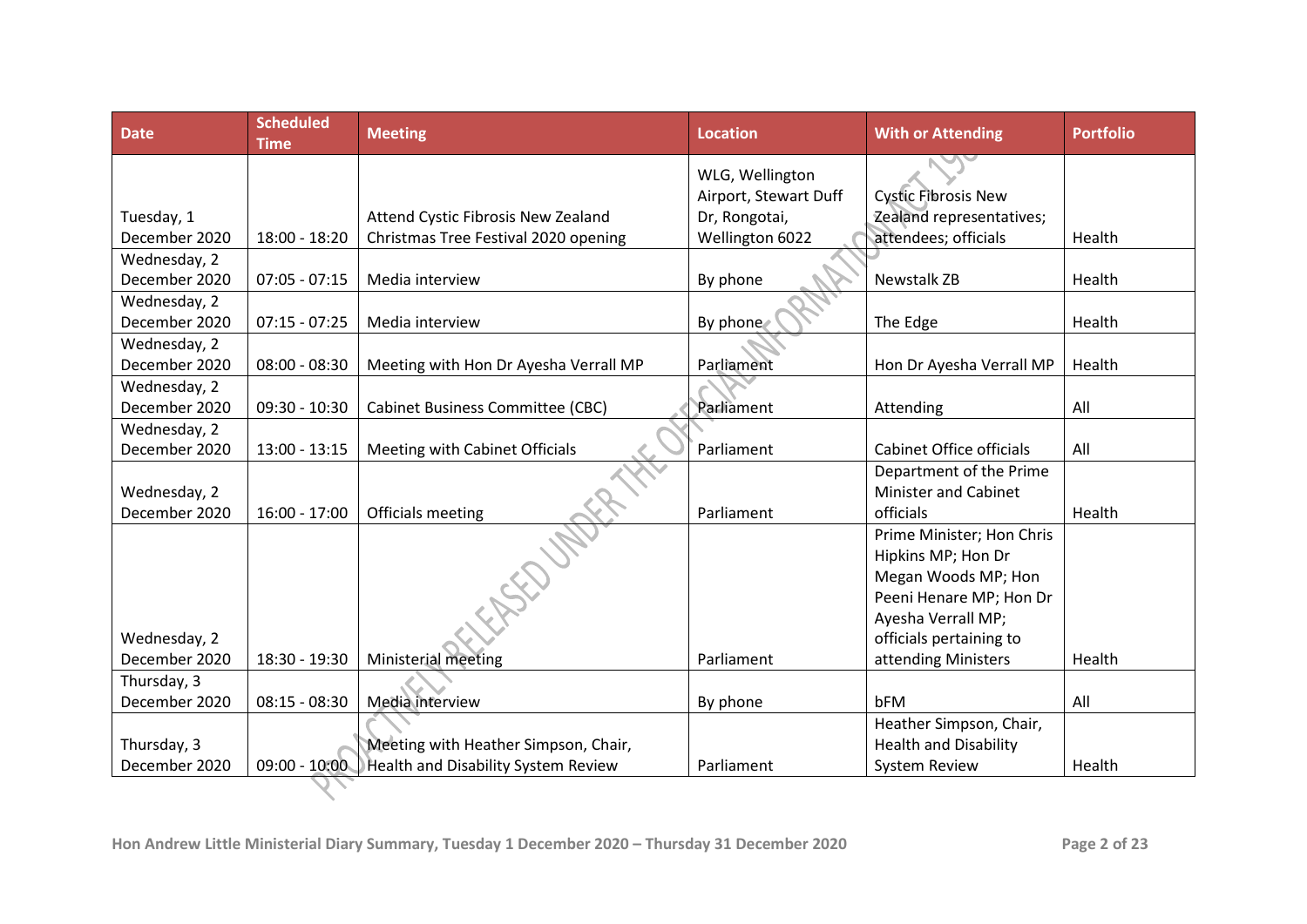| <b>Date</b>   | <b>Scheduled</b><br><b>Time</b> | <b>Meeting</b>                             | <b>Location</b>           | <b>With or Attending</b>     | <b>Portfolio</b>        |
|---------------|---------------------------------|--------------------------------------------|---------------------------|------------------------------|-------------------------|
| Thursday, 3   |                                 |                                            |                           | Ken Whelan, Crown            |                         |
| December 2020 | $10:00 - 10:45$                 | Meeting with Ken Whelan, Crown Monitor     | Parliament                | Monitor                      | Health                  |
|               |                                 |                                            |                           | <b>Council of Medical</b>    |                         |
|               |                                 |                                            | <b>Council of Medical</b> | Colleges representatives;    |                         |
|               |                                 |                                            | Colleges, 50              | <b>Medical Colleges</b>      |                         |
| Thursday, 3   |                                 |                                            | Customhouse Quay,         | representatives; Ministry    |                         |
| December 2020 | $11:00 - 11:40$                 | Attend Council of Medical Colleges meeting | Wellington 6011           | of Health officials          | Health                  |
| Thursday, 3   |                                 |                                            |                           |                              |                         |
| December 2020 | $15:15 - 15:30$                 | Media interview                            | Parliament                | <b>Newstalk ZB</b>           | Health                  |
|               |                                 | SEDUNDER HA OFFICIAL                       |                           |                              | Lead                    |
|               |                                 |                                            |                           |                              | Coordination            |
|               |                                 |                                            |                           |                              | Minister for the        |
|               |                                 |                                            |                           |                              | Government's            |
|               |                                 |                                            |                           |                              | Response to             |
|               |                                 |                                            |                           |                              | The Royal               |
|               |                                 |                                            |                           | Hon Dr Megan Woods MP        | Commission's            |
|               |                                 |                                            |                           | (in MP for Wigram            | Report into the         |
|               |                                 |                                            |                           | capacity); Hon Poto          | <b>Terrorist Attack</b> |
|               |                                 |                                            |                           | Williams MP; Hon Kris        | on the                  |
|               |                                 |                                            |                           | Faafoi MP; Hon Priyanca      | Christchurch            |
|               |                                 |                                            |                           | Radhakrishan MP;             | Mosques-                |
| Thursday, 3   |                                 |                                            |                           | officials pertaining to      | designate;              |
| December 2020 | 17:00 - 17:30                   | Ministerial meeting                        | Parliament                | attending Ministers          | <b>NZSIS</b>            |
|               |                                 |                                            |                           | <b>District Health Board</b> |                         |
| Friday, 4     |                                 |                                            |                           | Chairs; Ministry of Health   |                         |
| December 2020 | $09:00 - 10:00$                 | Meeting with District Health Board Chairs  | Videoconference           | officials                    | Health                  |
| Friday, 4     |                                 | Meeting with Wainuiomata High School       |                           | Wainuiomata High School      |                         |
| December 2020 | $10:00 - 10:20$                 | students                                   | Parliament                | students and faculty         | All                     |
|               |                                 |                                            |                           |                              | Treaty of               |
| Friday, 4     |                                 |                                            |                           | Māori Crown Relations -      | Waitangi                |
| December 2020 | 12:30 - 13:30                   | Officials meeting                          | Parliament                | Te Arawhiti officials        | Negotiations            |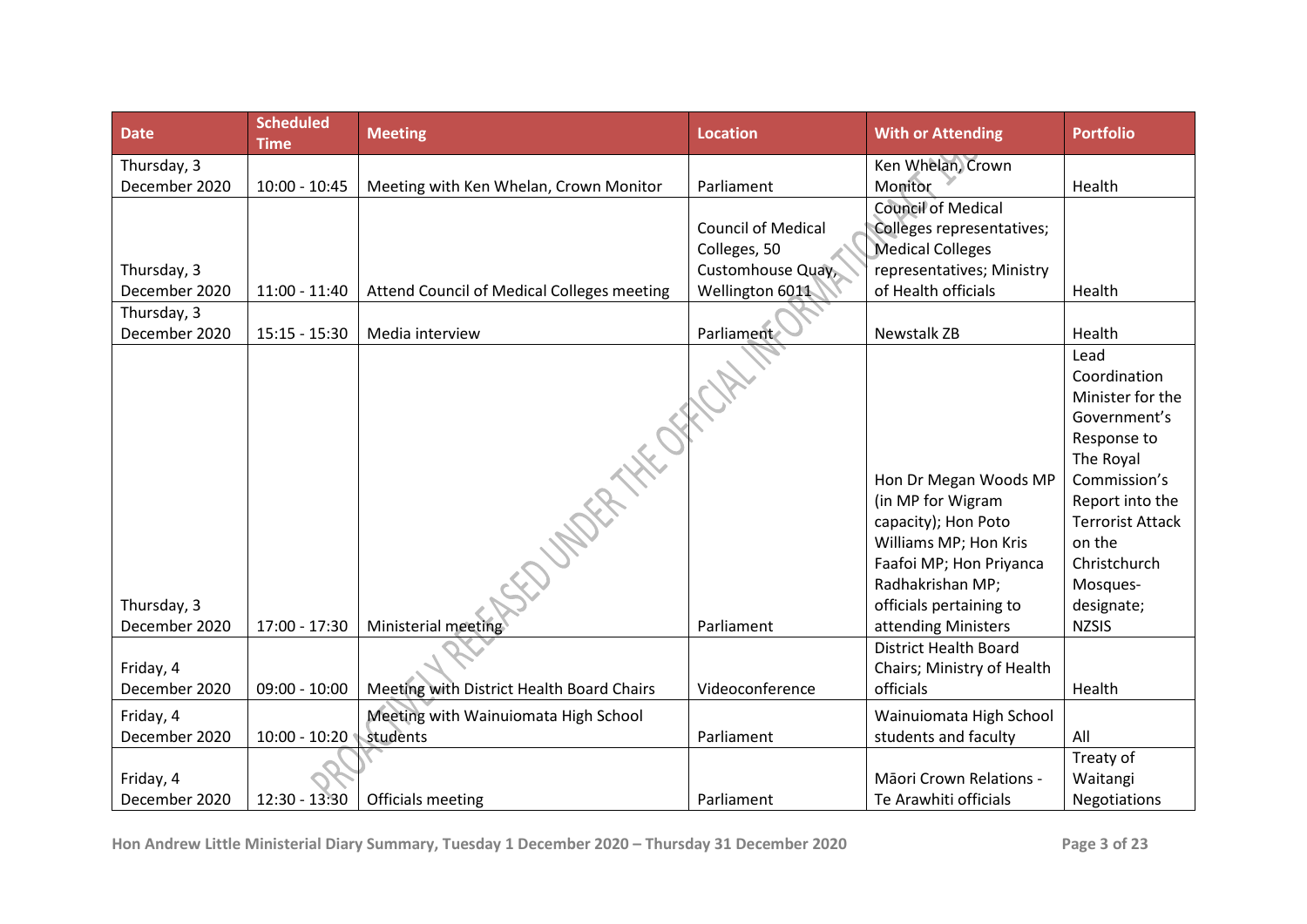| <b>Date</b>   | <b>Scheduled</b><br><b>Time</b> | <b>Meeting</b>                            | <b>Location</b>      | <b>With or Attending</b>     | <b>Portfolio</b>        |
|---------------|---------------------------------|-------------------------------------------|----------------------|------------------------------|-------------------------|
|               |                                 |                                           |                      | Order of St John officials;  |                         |
| Friday, 4     |                                 |                                           |                      | Ministry of Health           |                         |
| December 2020 | 14:30 - 15:00                   | Meeting with the Order of St John         | Parliament           | officials                    | Health                  |
|               |                                 |                                           |                      | Ngāti Rangitihi              |                         |
|               |                                 |                                           |                      | representatives; Māori       | Treaty of               |
| Saturday, 5   |                                 | Attend Deed of Settlement signing with    | Marae Lane, Matata   | <b>Crown Relations - Te</b>  | Waitangi                |
| December 2020 | $11:30 - 14:30$                 | Ngāti Rangitihi                           | 3194                 | Arawhiti officials           | Negotiations            |
|               |                                 |                                           |                      | <b>Canterbury Muslim</b>     |                         |
|               |                                 |                                           |                      | community                    | Lead                    |
|               |                                 |                                           |                      | representatives; mana        | Coordination            |
|               |                                 |                                           |                      | whenua; Prime Minister;      | Minister for the        |
|               |                                 |                                           |                      | Hon Dr Megan Woods MP        | Government's            |
|               |                                 | <b>ROCKHAMERIAN</b>                       |                      | (in MP for Wigram            | Response to             |
|               |                                 |                                           |                      | capacity); Hon Poto          | The Royal               |
|               |                                 |                                           |                      | Williams MP; Hon Kris        | Commission's            |
|               |                                 |                                           |                      | Faafoi MP; Hon Priyanca      | Report into the         |
|               |                                 |                                           |                      | Radhakrishnan MP;            | <b>Terrorist Attack</b> |
|               |                                 |                                           |                      | Ibrahim Omer MP;             | on the                  |
|               |                                 |                                           | Ngā Hau e Whā        | officials pertaining to      | Christchurch            |
|               |                                 |                                           | National Marae, 250  | attending Ministers;         | Mosques-                |
| Sunday, 6     |                                 | Attend meeting with Christchurch Muslim   | Pages Road, Wainoni, | regional officials including | designate;              |
| December 2020 | $09:50 - 12:00$                 | Community                                 | Christchurch 8062    | Police                       | <b>NZSIS</b>            |
| Monday, 7     |                                 |                                           | Withheld under OIA   | Withheld under OIA           | Withheld under          |
| December 2020 | $09:00 - 09:15$                 | Withheld under OIA s9(2)(f)(iv)           | s9(2)(f)(iv)         | s9(2)(f)(iv)                 | OIA S9(2)(f)(iv)        |
|               |                                 |                                           |                      | Minister of Health           |                         |
|               |                                 |                                           |                      | officials; Hon Dr Ayesha     |                         |
| Monday, 7     |                                 |                                           |                      | Verrall MP; Hon Aupito       |                         |
| December 2020 | $09:15 - 09:55$                 | <b>Officials</b> meeting                  | Parliament           | Sio MP                       | Health                  |
|               |                                 |                                           |                      |                              | Treaty of               |
| Monday, 7     |                                 | Meeting with Hon Rick Barker, Chief Crown |                      | Hon Rick Barker, Chief       | Waitangi                |
| December 2020 | $10:00 - 11:00$                 | Negotiator                                | Parliament           | Crown Negotiator; Māori      | Negotiations            |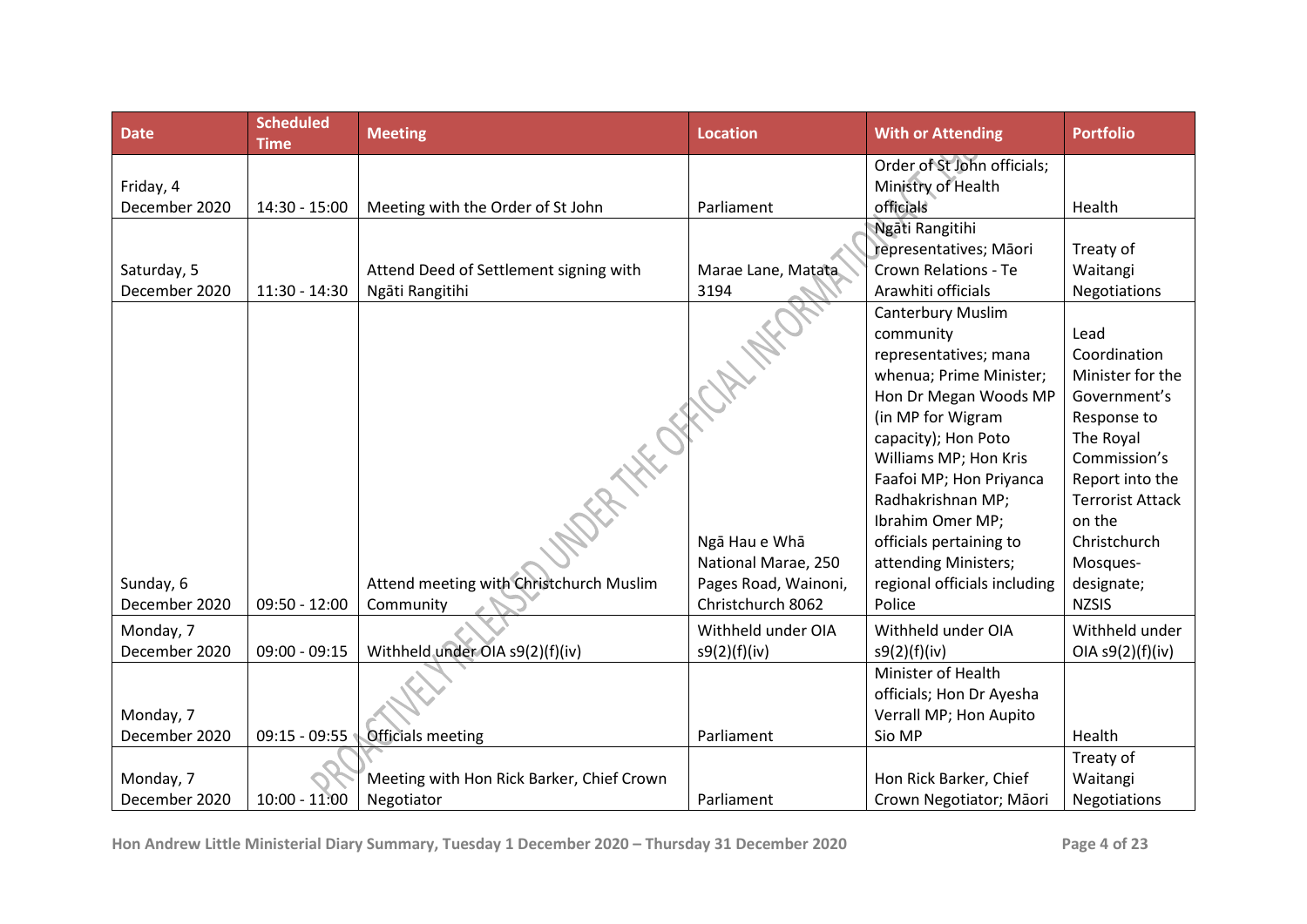| <b>Date</b>   | <b>Scheduled</b><br><b>Time</b> | <b>Meeting</b>             | <b>Location</b> | <b>With or Attending</b>                          | <b>Portfolio</b>                 |
|---------------|---------------------------------|----------------------------|-----------------|---------------------------------------------------|----------------------------------|
|               |                                 |                            |                 | <b>Crown Relations - Te</b><br>Arawhiti officials |                                  |
|               |                                 |                            |                 |                                                   |                                  |
| Monday, 7     |                                 |                            |                 |                                                   |                                  |
| December 2020 | $12:30 - 15:00$                 | Cabinet                    | Parliament      | Attending                                         | All                              |
| Monday, 7     |                                 |                            |                 | Ministry of Health                                |                                  |
| December 2020 | $15:00 - 16:00$                 | Officials meeting          | Parliament      | officials                                         | Health                           |
| Monday, 7     |                                 |                            |                 |                                                   |                                  |
| December 2020 | $16:00 - 16:15$                 | <b>Executive Council</b>   | Parliament      | Attending                                         | All                              |
|               |                                 |                            |                 |                                                   | Lead                             |
|               |                                 |                            |                 |                                                   | Coordination                     |
|               |                                 |                            |                 |                                                   | Minister for the<br>Government's |
|               |                                 |                            |                 |                                                   | Response to                      |
|               |                                 |                            |                 |                                                   | The Royal                        |
|               |                                 |                            |                 |                                                   | Commission's                     |
|               |                                 |                            |                 |                                                   | Report into the                  |
|               |                                 | <b>JADER THE OFFICITY!</b> |                 |                                                   | <b>Terrorist Attack</b>          |
|               |                                 |                            |                 |                                                   | on the                           |
|               |                                 |                            |                 | Department of the Prime                           | Christchurch                     |
| Monday, 7     |                                 |                            |                 | <b>Minister and Cabinet</b>                       | Mosques-                         |
| December 2020 | $16:15 - 16:45$                 | Officials meeting          | Parliament      | officials                                         | designate                        |
| Monday, 7     |                                 |                            |                 | Ministry of Health                                |                                  |
| December 2020 | $16:45 - 17:00$                 | <b>Officials meeting</b>   | Parliament      | officials                                         | Health                           |
| Monday, 7     |                                 |                            |                 |                                                   |                                  |
| December 2020 | 17:20 - 17:30                   | Media interview            | By phone        | Newstalk ZB                                       | Health                           |
|               |                                 |                            |                 |                                                   |                                  |
|               |                                 |                            |                 |                                                   |                                  |
|               |                                 |                            |                 |                                                   |                                  |
|               |                                 |                            |                 |                                                   |                                  |
|               |                                 |                            |                 |                                                   |                                  |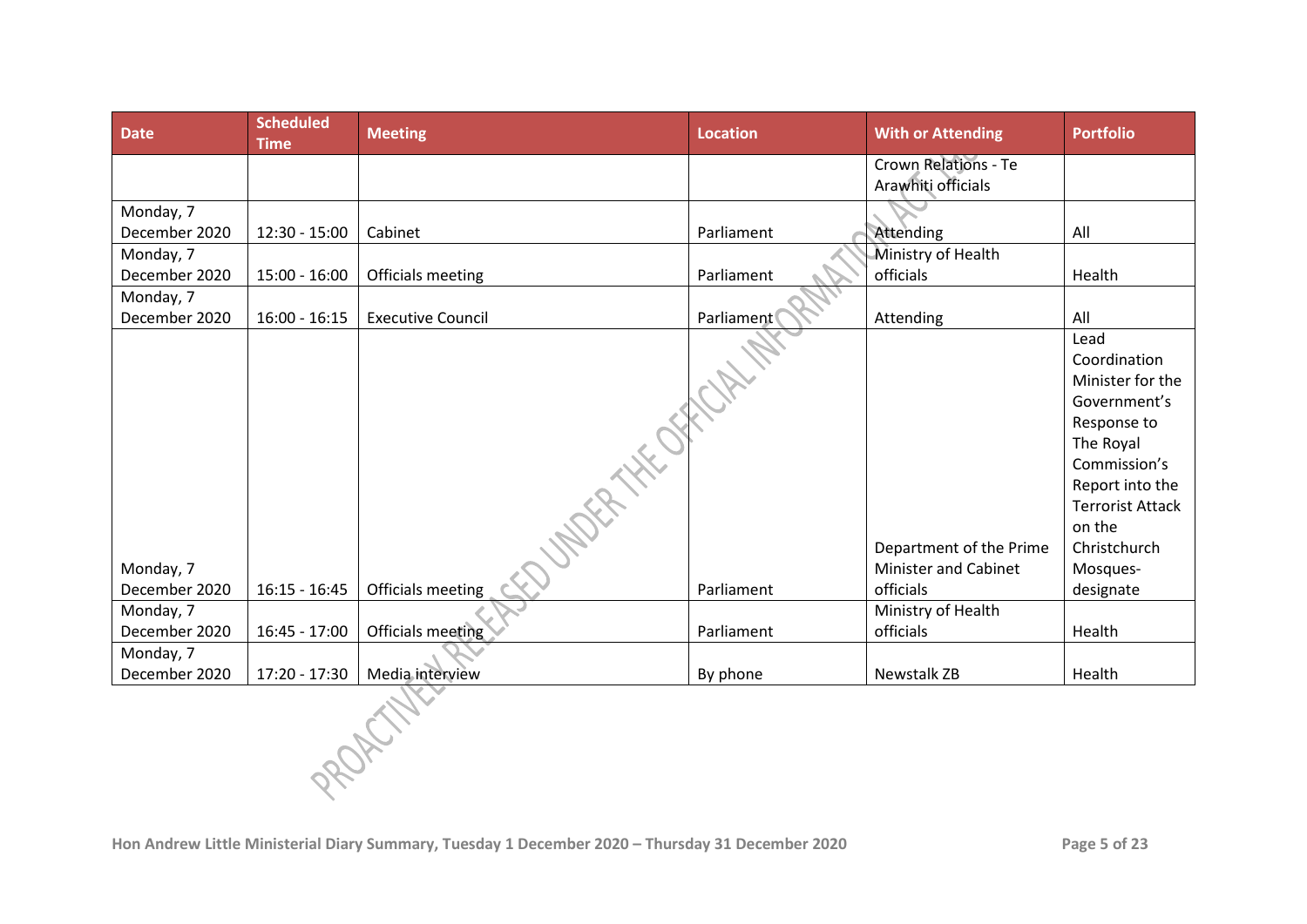| <b>Date</b>                | <b>Scheduled</b><br><b>Time</b> | <b>Meeting</b>          | <b>Location</b> | <b>With or Attending</b>                      | <b>Portfolio</b>                                                                                                                                                             |
|----------------------------|---------------------------------|-------------------------|-----------------|-----------------------------------------------|------------------------------------------------------------------------------------------------------------------------------------------------------------------------------|
|                            |                                 |                         |                 | Prime Minister; Hon<br>Priyanca Radhakrishnan | Lead<br>Coordination<br>Minister for the<br>Government's<br>Response to<br>The Royal<br>Commission's<br>Report into the<br><b>Terrorist Attack</b><br>on the                 |
| Monday, 7                  |                                 |                         |                 | MP; Department of the<br>Prime Minister and   | Christchurch<br>Mosques-                                                                                                                                                     |
| December 2020              | 18:30 - 19:00                   | Ministerial meeting     | Parliament      | Cabinet officials                             | designate                                                                                                                                                                    |
|                            |                                 | <b>FASED UNDER THAT</b> |                 |                                               | Lead<br>Coordination<br>Minister for the<br>Government's<br>Response to<br>The Royal<br>Commission's<br>Report into the<br><b>Terrorist Attack</b><br>on the<br>Christchurch |
| Monday, 7<br>December 2020 | 18:30 - 19:00                   | Ministerial meeting     | Parliament      | Prime Minister                                | Mosques-<br>designate                                                                                                                                                        |
| Tuesday, 8                 |                                 |                         |                 |                                               |                                                                                                                                                                              |
| December 2020              | $09:55 - 10:00$                 | Media interview         | Parliament      | Radio New Zealand                             | <b>NZSIS</b>                                                                                                                                                                 |
| Tuesday, 8                 |                                 |                         |                 | Ngāti Paoa                                    | Treaty of<br>Waitangi                                                                                                                                                        |
| December 2020              | 11:00 - 11:30                   | Meeting with Ngati Paoa | Parliament      | representatives; Māori                        | Negotiations                                                                                                                                                                 |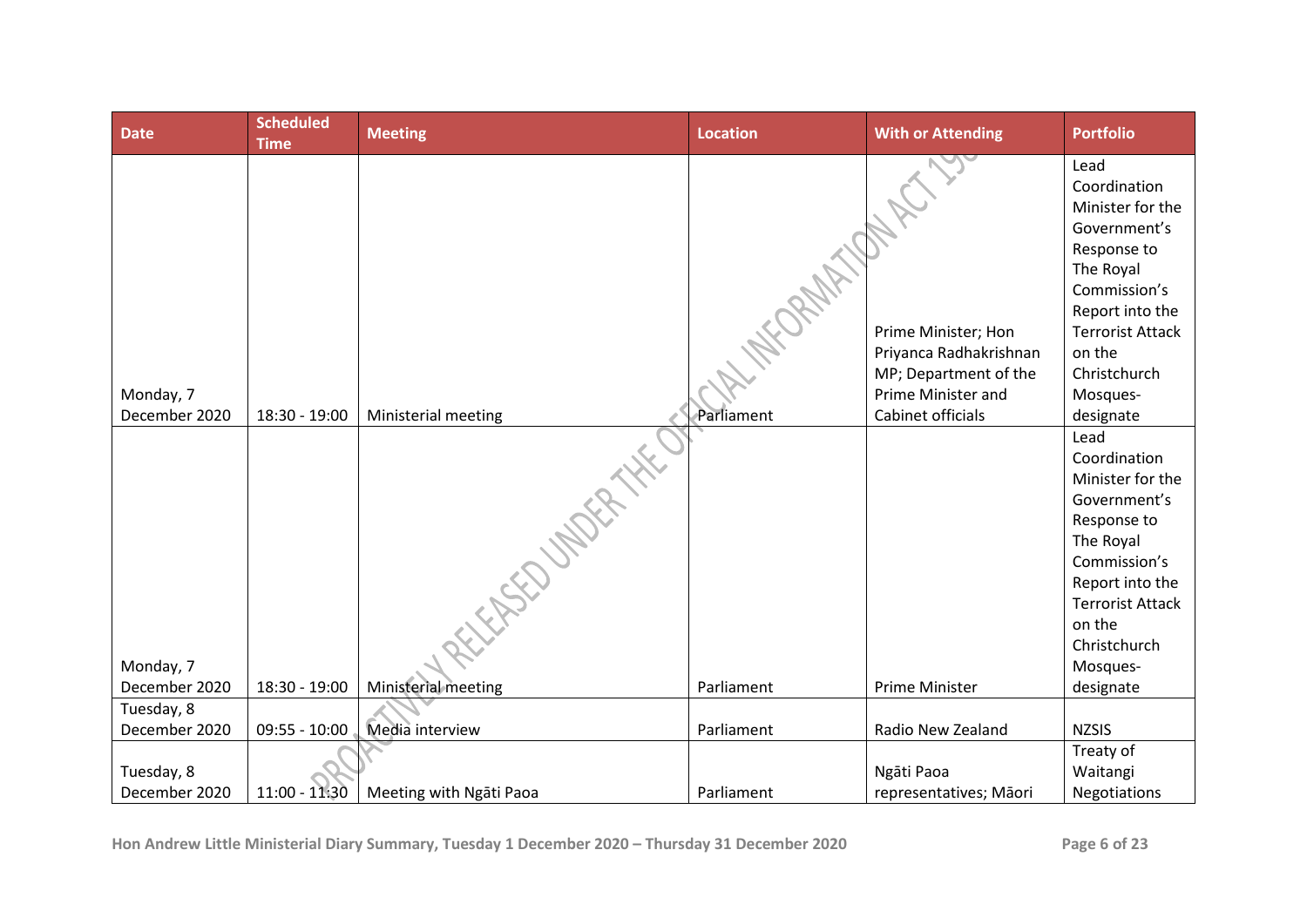| <b>Date</b>   | <b>Scheduled</b><br><b>Time</b> | <b>Meeting</b>       | <b>Location</b> | <b>With or Attending</b>                 | <b>Portfolio</b>          |
|---------------|---------------------------------|----------------------|-----------------|------------------------------------------|---------------------------|
|               |                                 |                      |                 | <b>Crown Relations - Te</b>              |                           |
|               |                                 |                      |                 | Arawhiti officials                       |                           |
|               |                                 |                      |                 |                                          | Lead                      |
|               |                                 |                      |                 |                                          | Coordination              |
|               |                                 |                      |                 |                                          | Minister for the          |
|               |                                 |                      |                 | Press Gallery;<br>Christchurch media (by | Government's              |
|               |                                 |                      |                 | videoconference); Prime                  | Response to<br>The Royal  |
|               |                                 |                      |                 | Minister; Hon Poto                       | Commission's              |
|               |                                 |                      |                 | Williams MP; Hon                         | Report into the           |
|               |                                 |                      |                 | Priyanca Radhakrishnan                   | <b>Terrorist Attack</b>   |
|               |                                 |                      |                 | MP; Ibrahim Omer MP;                     | on the                    |
| Tuesday, 8    |                                 |                      |                 | officials pertaining to                  | Christchurch              |
| December 2020 | $12:00 - 13:00$                 | Attend media lock-up | Parliament      | attending Ministers                      | Mosques                   |
|               |                                 |                      |                 | Department of the Prime                  |                           |
| Tuesday, 8    |                                 |                      |                 | <b>Minister and Cabinet</b>              |                           |
| December 2020 | $16:00 - 17:00$                 | Officials meeting    | Parliament      | officials                                | Health                    |
| Tuesday, 8    |                                 |                      |                 |                                          |                           |
| December 2020 | $16:55 - 17:00$                 | Media interview      | By phone        | Newstalk ZB                              | Health; NZSIS             |
| Tuesday, 8    |                                 |                      | Press Gallery,  |                                          |                           |
| December 2020 | 17:20 - 17:30                   | Media interview      | Parliament      | Radio New Zealand                        | Health; NZSIS             |
|               |                                 |                      |                 |                                          | Lead                      |
|               |                                 |                      |                 |                                          | Coordination              |
|               |                                 |                      |                 |                                          | Minister for the          |
|               |                                 |                      |                 |                                          | Government's              |
|               |                                 |                      |                 |                                          | Response to               |
|               |                                 |                      |                 |                                          | The Royal<br>Commission's |
| Wednesday, 9  |                                 |                      |                 |                                          | Report into the           |
| December 2020 | $06:50 - 07:00$                 | Media interview      | By phone        | Newstalk ZB                              | <b>Terrorist Attack</b>   |

 $\checkmark$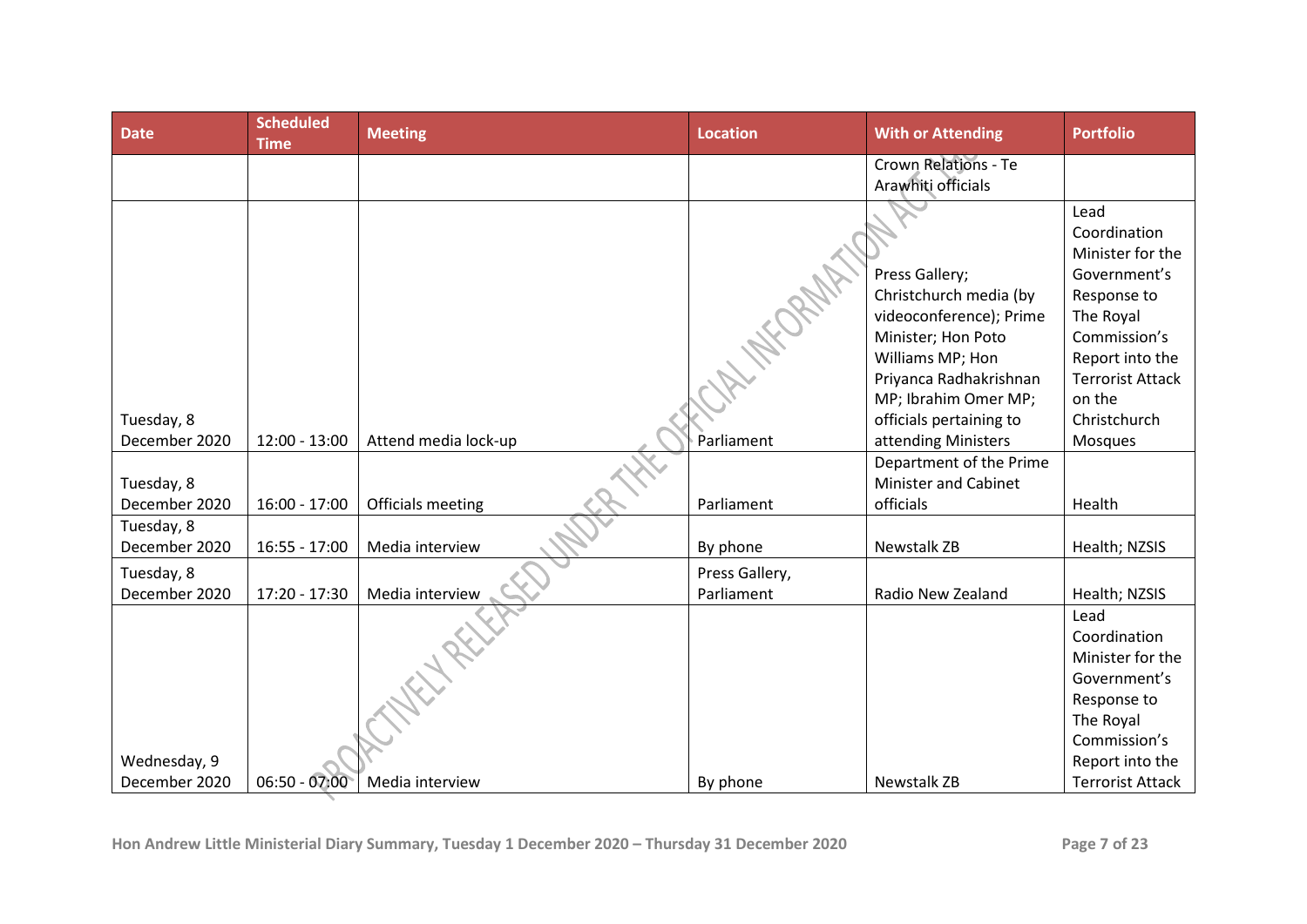| <b>Date</b>                   | <b>Scheduled</b><br><b>Time</b> | <b>Meeting</b>  | <b>Location</b>                                                    | <b>With or Attending</b> | <b>Portfolio</b>                                                                                                                                                                        |
|-------------------------------|---------------------------------|-----------------|--------------------------------------------------------------------|--------------------------|-----------------------------------------------------------------------------------------------------------------------------------------------------------------------------------------|
|                               |                                 |                 |                                                                    |                          | on the<br>Christchurch<br>Mosques                                                                                                                                                       |
|                               |                                 |                 |                                                                    |                          |                                                                                                                                                                                         |
| Wednesday, 9<br>December 2020 | $07:15 - 07:30$                 | Media interview | Radio New Zealand<br>House, 155 The<br>Terrace, Wellington<br>6011 | Radio New Zealand        | Lead<br>Coordination<br>Minister for the<br>Government's<br>Response to<br>The Royal<br>Commission's<br>Report into the<br><b>Terrorist Attack</b><br>on the<br>Christchurch<br>Mosques |
| Wednesday, 9                  |                                 |                 |                                                                    |                          | Lead<br>Coordination<br>Minister for the<br>Government's<br>Response to<br>The Royal<br>Commission's<br>Report into the<br><b>Terrorist Attack</b>                                      |
| December 2020                 | $08:00 - 08:15$                 | Media interview | Parliament                                                         | AM Show                  | on the                                                                                                                                                                                  |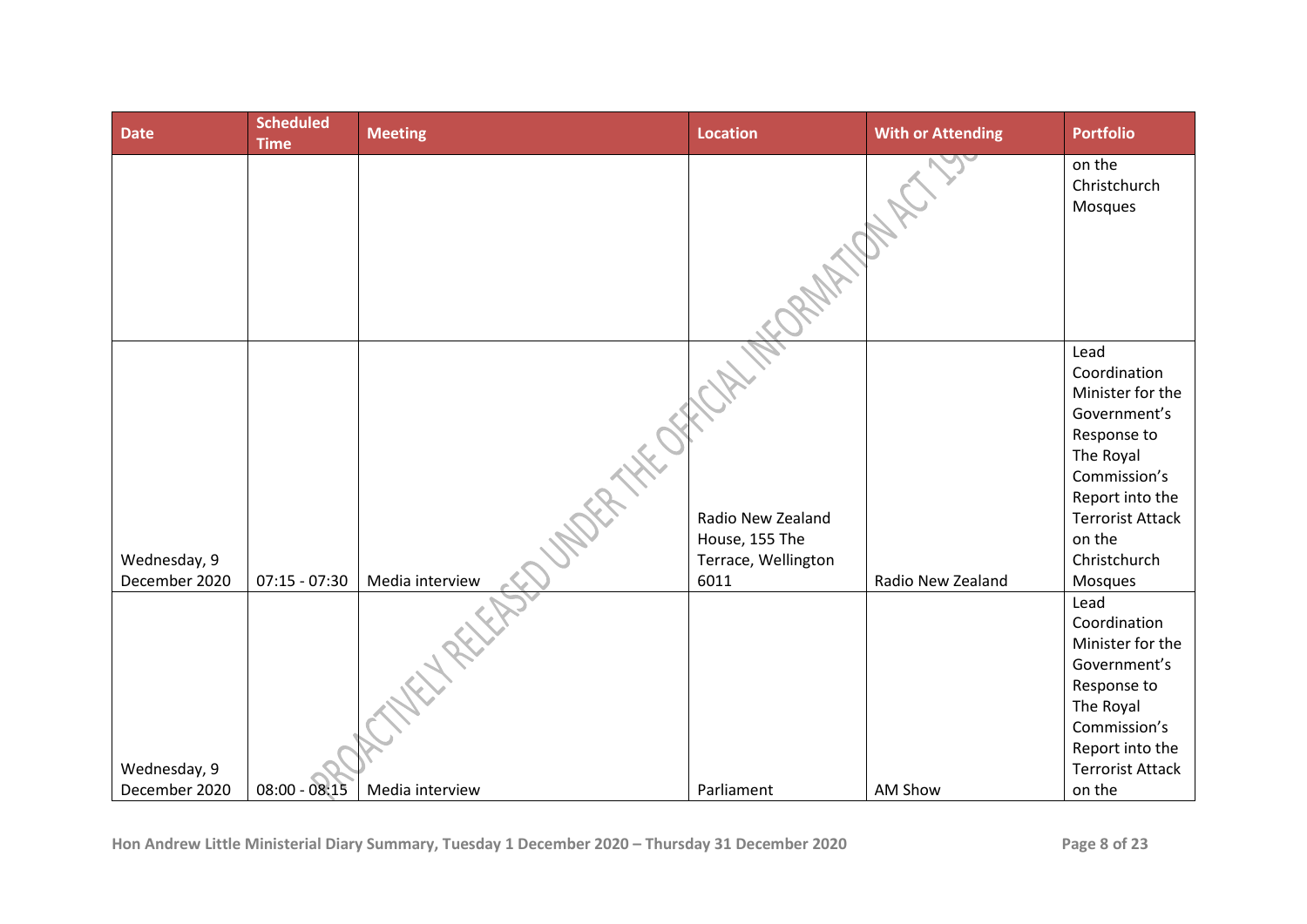| <b>Date</b>                   | <b>Scheduled</b><br><b>Time</b> | <b>Meeting</b>                                | <b>Location</b> | <b>With or Attending</b>   | <b>Portfolio</b>                                                                                                                                                                        |
|-------------------------------|---------------------------------|-----------------------------------------------|-----------------|----------------------------|-----------------------------------------------------------------------------------------------------------------------------------------------------------------------------------------|
|                               |                                 |                                               | 2NA TIME        |                            | Christchurch<br>Mosques                                                                                                                                                                 |
| Wednesday, 9<br>December 2020 | $08:45 - 09:00$                 | <b>DER HEATER</b><br>Media interview          | By phone        | <b>ABC Australia</b>       | Lead<br>Coordination<br>Minister for the<br>Government's<br>Response to<br>The Royal<br>Commission's<br>Report into the<br><b>Terrorist Attack</b><br>on the<br>Christchurch<br>Mosques |
| Wednesday, 9                  |                                 | <b>Cabinet Appointments and Honours (APH)</b> |                 |                            |                                                                                                                                                                                         |
| December 2020                 | $09:00 - 09:30$                 | committee                                     | Parliament      | Attending                  | All                                                                                                                                                                                     |
| Wednesday, 9                  |                                 |                                               |                 |                            |                                                                                                                                                                                         |
| December 2020                 | $09:30 - 10:30$                 | <b>Cabinet Business Committee (CBC)</b>       | Parliament      | Attending                  | All                                                                                                                                                                                     |
| Wednesday, 9                  |                                 |                                               |                 |                            |                                                                                                                                                                                         |
| December 2020                 | $10:30 - 11:00$                 | Meeting with E Tū health sector leaders       | Videoconference | E Tū health sector leaders | Health                                                                                                                                                                                  |
| Wednesday, 9                  |                                 | Meeting with Hon Pete Hodgson and Hon         |                 | Hon Pete Hodgson; Hon      |                                                                                                                                                                                         |
| December 2020                 | $11:00 - 11:30$                 | <b>Grant Robertson MP</b>                     | Parliament      | <b>Grant Robertson MP</b>  | Health                                                                                                                                                                                  |
|                               |                                 |                                               |                 |                            |                                                                                                                                                                                         |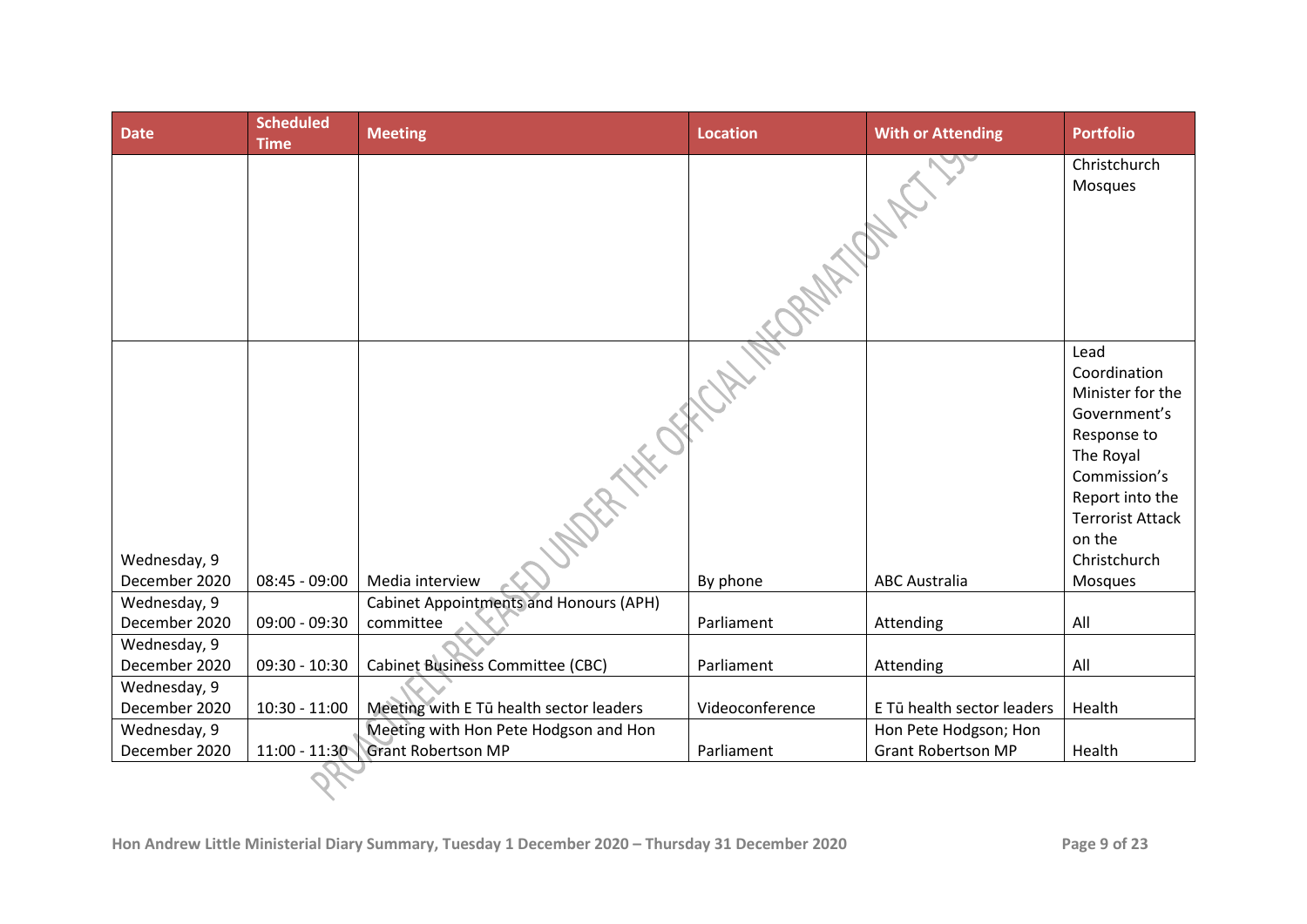| <b>Date</b>   | <b>Scheduled</b><br><b>Time</b> | <b>Meeting</b>                           | <b>Location</b>    | <b>With or Attending</b>                               | <b>Portfolio</b> |
|---------------|---------------------------------|------------------------------------------|--------------------|--------------------------------------------------------|------------------|
|               |                                 |                                          |                    | Hon Carmel Sepuloni MP;                                |                  |
|               |                                 |                                          |                    | Hon Kris Faafoi MP; Hon                                |                  |
|               |                                 |                                          |                    | Willie Jackson MP; Hon                                 |                  |
|               |                                 |                                          |                    | Michael Wood MP; Hon                                   |                  |
|               |                                 |                                          |                    | Dr David Clark MP; Hon                                 |                  |
|               |                                 |                                          |                    | Marama Davidson MP;                                    |                  |
| Wednesday, 9  |                                 |                                          |                    | officials pertaining to                                |                  |
| December 2020 | $12:00 - 13:00$                 | Ministerial meeting                      | Parliament         | attending Ministers                                    | Health           |
| Wednesday, 9  |                                 |                                          |                    | Department of the Prime<br><b>Minister and Cabinet</b> |                  |
| December 2020 | 15:30 - 16:20                   | Officials meeting                        | Parliament         | officials                                              | Health           |
| Wednesday, 9  |                                 |                                          |                    |                                                        |                  |
| December 2020 | $16:20 - 16:30$                 | Meeting with Anna Lorck MP               | Parliament         | Anna Lorck MP                                          | Health           |
|               |                                 |                                          |                    | Dame Dr Karen Poutasi                                  |                  |
|               |                                 |                                          |                    | DNZM, Chair, COVID-19                                  |                  |
|               |                                 | Meeting with Dame Dr Karen Poutasi DNZM, |                    | Immunisation                                           |                  |
| Wednesday, 9  |                                 | Chair, COVID-19 Immunisation Programme   |                    | Programme Governance                                   |                  |
| December 2020 | $16:30 - 17:00$                 | Governance Group                         | Parliament         | Group                                                  | Health           |
| Wednesday, 9  |                                 |                                          |                    |                                                        |                  |
| December 2020 | 17:00 - 17:30                   | Media interview                          | Parliament         | NZ Herald                                              | Health           |
| Thursday, 10  |                                 |                                          |                    |                                                        |                  |
| December 2020 | $08:15 - 08:30$                 | Media interview                          | By phone           | bFM                                                    | All              |
|               |                                 |                                          | Tūnohopū Marae,    | Attendees; Prime                                       |                  |
|               |                                 |                                          | Tunohopu Street,   | Minister, Hon Dr Ayesha                                |                  |
| Thursday, 10  |                                 |                                          | Ohinemutu, Rotorua | Verrall MP; Tamati Coffey                              |                  |
| December 2020 | $11:00 - 14:30$                 | Attend Tiaki Whanau events               | 3010               | MP; officials                                          | Health           |
|               |                                 |                                          | Tūnohopū Marae,    | Prime Minister; Hon Dr                                 |                  |
| Thursday, 10  |                                 |                                          | Tunohopu Street,   | Ayesha Verrall MP;                                     |                  |
| December 2020 | $13:00 - 13:15$                 | Media stand-up                           | Ohinemutu, Rotorua | Tamati Coffey MP                                       | Health           |
|               |                                 |                                          |                    |                                                        |                  |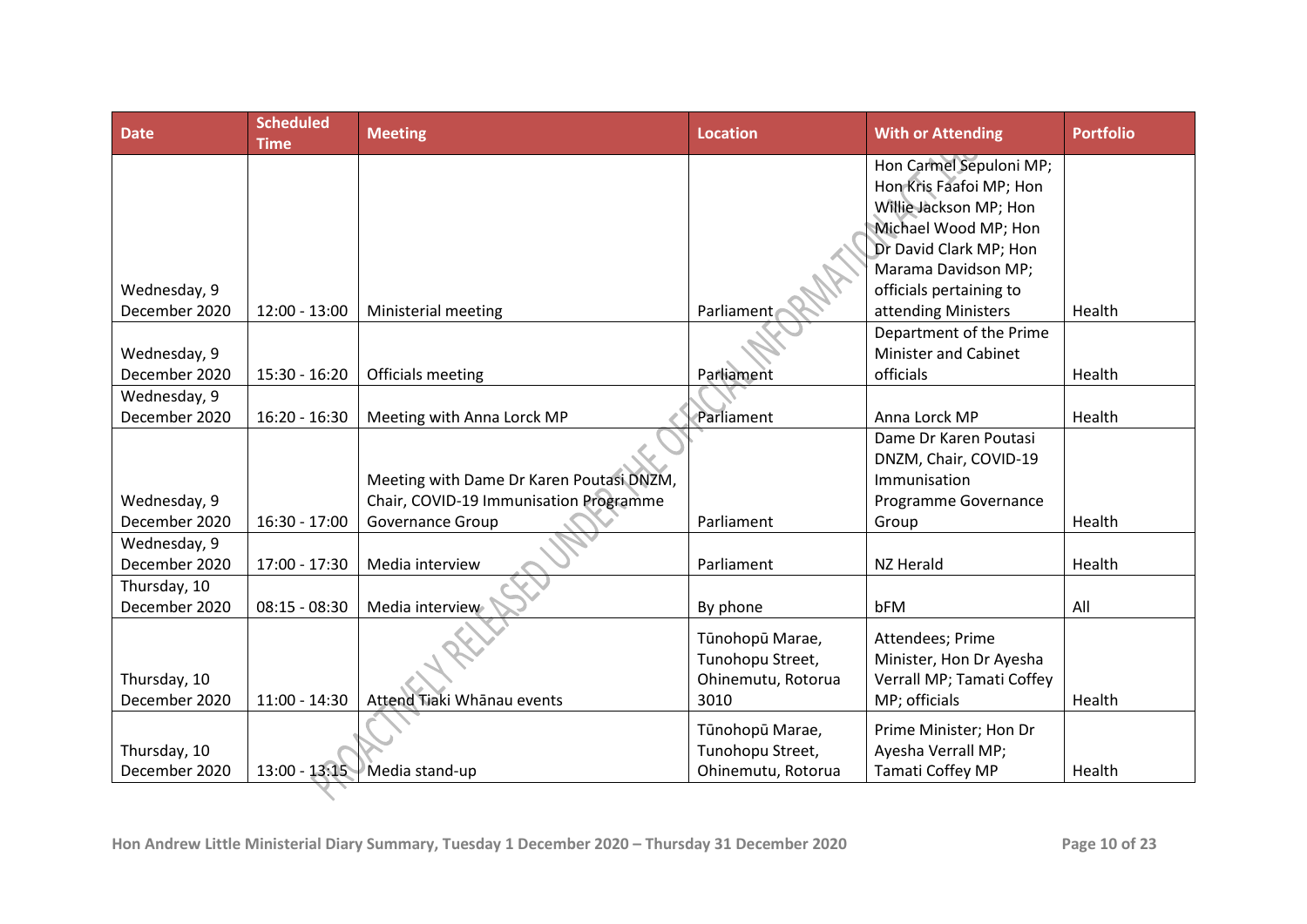| <b>Date</b>   | <b>Scheduled</b><br><b>Time</b> | <b>Meeting</b>                               | <b>Location</b>        | <b>With or Attending</b>          | <b>Portfolio</b> |
|---------------|---------------------------------|----------------------------------------------|------------------------|-----------------------------------|------------------|
|               |                                 |                                              | Rotorua Lakes Council, | Her Worship Hon Steve             |                  |
|               |                                 |                                              | Civic Centre, 1061     | Chadwick, Mayor of                |                  |
| Thursday, 10  |                                 | Meeting with Her Worship Hon Steve           | Haupapa Street,        | Rotorua; Rotorua Lakes            |                  |
| December 2020 | 14:45 - 15:30                   | Chadwick, Mayor of Rotorua                   | Rotorua 3010           | Council officials                 | Health           |
|               |                                 |                                              |                        | Southern District Health          |                  |
|               |                                 |                                              |                        | Board Chair, Chairs of            |                  |
|               |                                 |                                              |                        | <b>Governance Advisory</b>        |                  |
|               |                                 |                                              |                        | Committees and Crown              |                  |
|               |                                 |                                              |                        | Monitors; Dr Ashley               |                  |
|               |                                 |                                              |                        | Bloomfield, Director-             |                  |
|               |                                 | Meeting with Southern District Health Board  | Wakari Hospital, 369   | General of Health; central        |                  |
| Friday, 11    |                                 | Chair, Chairs of Governance Advisory         | Taieri Road, Halfway   | government and local              |                  |
| December 2020 | $10:05 - 11:00$                 | <b>Committees and Crown Monitors</b>         | Bush, Dunedin 9010     | officials                         | Health           |
|               |                                 |                                              |                        | Southern District Health          |                  |
|               |                                 |                                              |                        | Board leadership team;            |                  |
|               |                                 |                                              |                        | Dr Ashley Bloomfield,             |                  |
|               |                                 |                                              |                        | Director-General of               |                  |
|               |                                 |                                              | Wakari Hospital, 369   | Health; central                   |                  |
| Friday, 11    |                                 | Meeting with Southern District Health Board  | Taieri Road, Halfway   | government and local              |                  |
| December 2020 | $11:00 - 11:45$                 | leadership team                              | Bush, Dunedin 9010     | officials                         | Health           |
|               |                                 |                                              |                        | Southern District Health          |                  |
|               |                                 |                                              |                        | <b>Board Clinical Council and</b> |                  |
|               |                                 |                                              |                        | Chair and Deputy Chair of         |                  |
|               |                                 |                                              |                        | the Clinical Leadership           |                  |
|               |                                 |                                              |                        | Group for the New                 |                  |
|               |                                 | Meeting with Southern District Health Board  |                        | Dunedin Hospital Project;         |                  |
|               |                                 | Clinical Council and Chair and Deputy Chair  | Wakari Hospital, 369   | Dr Ashley Bloomfield,             |                  |
| Friday, 11    |                                 | of the Clinical Leadership Group for the New | Taieri Road, Halfway   | Director-General of               |                  |
| December 2020 | $11:45 - 12:35$                 | Dunedin Hospital Project                     | Bush, Dunedin 9010     | Health; central                   | Health           |
|               |                                 |                                              |                        |                                   |                  |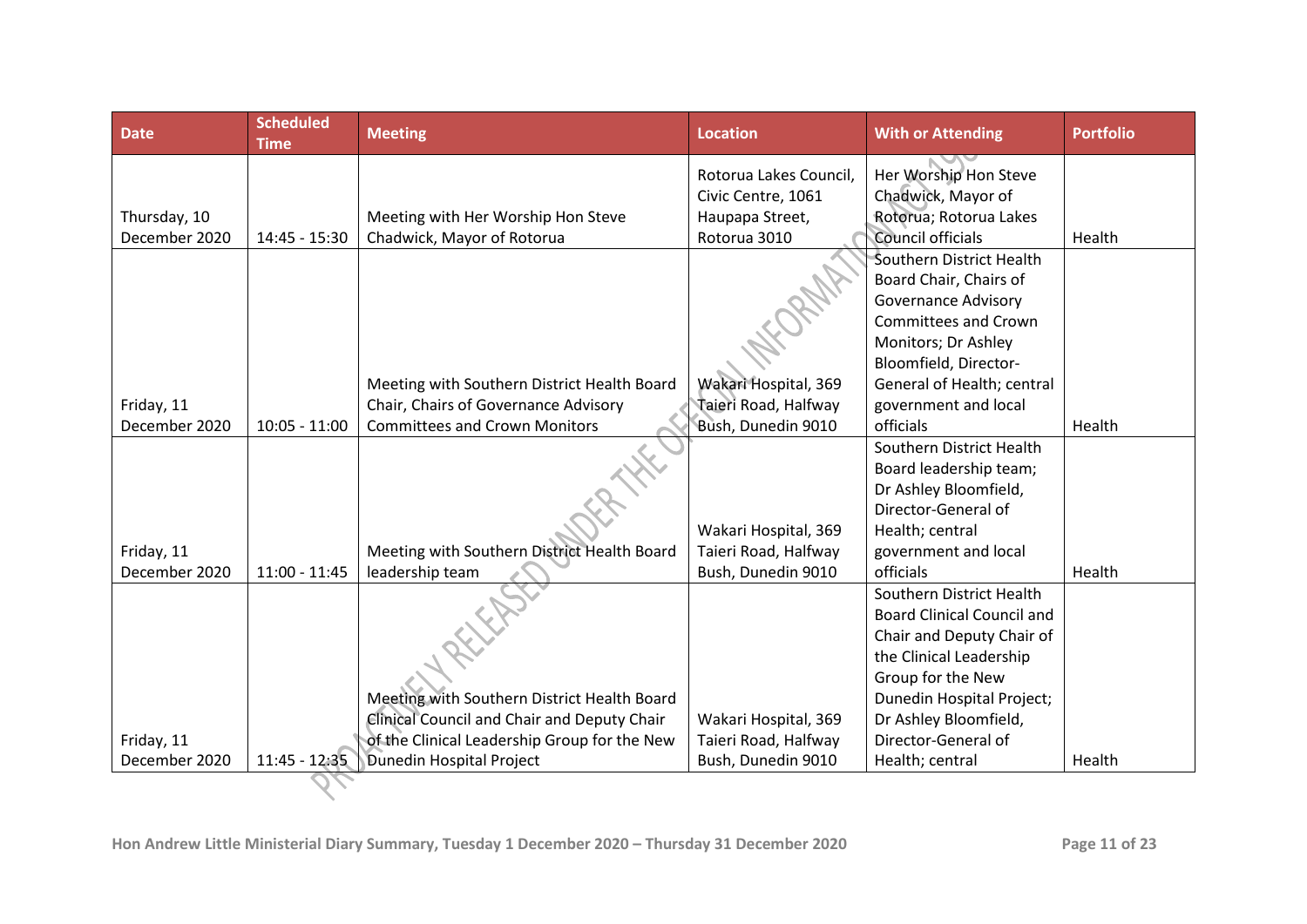| <b>Date</b>                 | <b>Scheduled</b><br><b>Time</b> | <b>Meeting</b>                                                 | <b>Location</b>                                   | <b>With or Attending</b>                                                                                                                                                                                                                                      | <b>Portfolio</b> |
|-----------------------------|---------------------------------|----------------------------------------------------------------|---------------------------------------------------|---------------------------------------------------------------------------------------------------------------------------------------------------------------------------------------------------------------------------------------------------------------|------------------|
|                             |                                 |                                                                |                                                   | government and local<br>officials                                                                                                                                                                                                                             |                  |
|                             |                                 | Meeting with local (Southern)                                  | Wakari Hospital, 369                              | Local (Southern)<br>representatives of the<br>New Zealand Nurses'<br>Association; Dr Ashley<br>Bloomfield, Director-                                                                                                                                          |                  |
| Friday, 11<br>December 2020 | $12:35 - 13:20$                 | representatives of the New Zealand Nurses'<br>Association      | Taieri Road, Halfway<br>Bush, Dunedin 9010        | General of Health; central<br>government officials                                                                                                                                                                                                            | Health           |
| Friday, 11                  |                                 | Opening of the Gwen Wilson Unit at the                         | Ashubrn Clinic, 496<br>Taieri Road, Halfway       | Attendees; local<br>dignitaries; Hon Dr David<br>Clark MP (in local<br><b>Member of Parliament</b><br>capacity, not Ministerial<br>capacity); Rachel<br>Brooking MP; Dr Ashley<br>Bloomfield, Director-<br>General of Health; central<br>government and local |                  |
| December 2020               | $13:30 - 15:00$                 | Ashburn Clinic                                                 | Bush, Dunedin 9010                                | officials; media                                                                                                                                                                                                                                              | Health           |
|                             |                                 |                                                                | New Dunedin Hospital<br><b>Project Management</b> | New Dunedin Hospital<br><b>Project Management</b><br>Office officials; Rachel<br>Brooking MP; Dr Ashley                                                                                                                                                       |                  |
| Friday, 11<br>December 2020 | 15:10 - 15:40                   | Visit New Dunedin Hospital Project<br><b>Management Office</b> | Office, 83 Castle<br>Street, Dunedin 9016         | Bloomfield, Director-<br>General of Health; central                                                                                                                                                                                                           | Health           |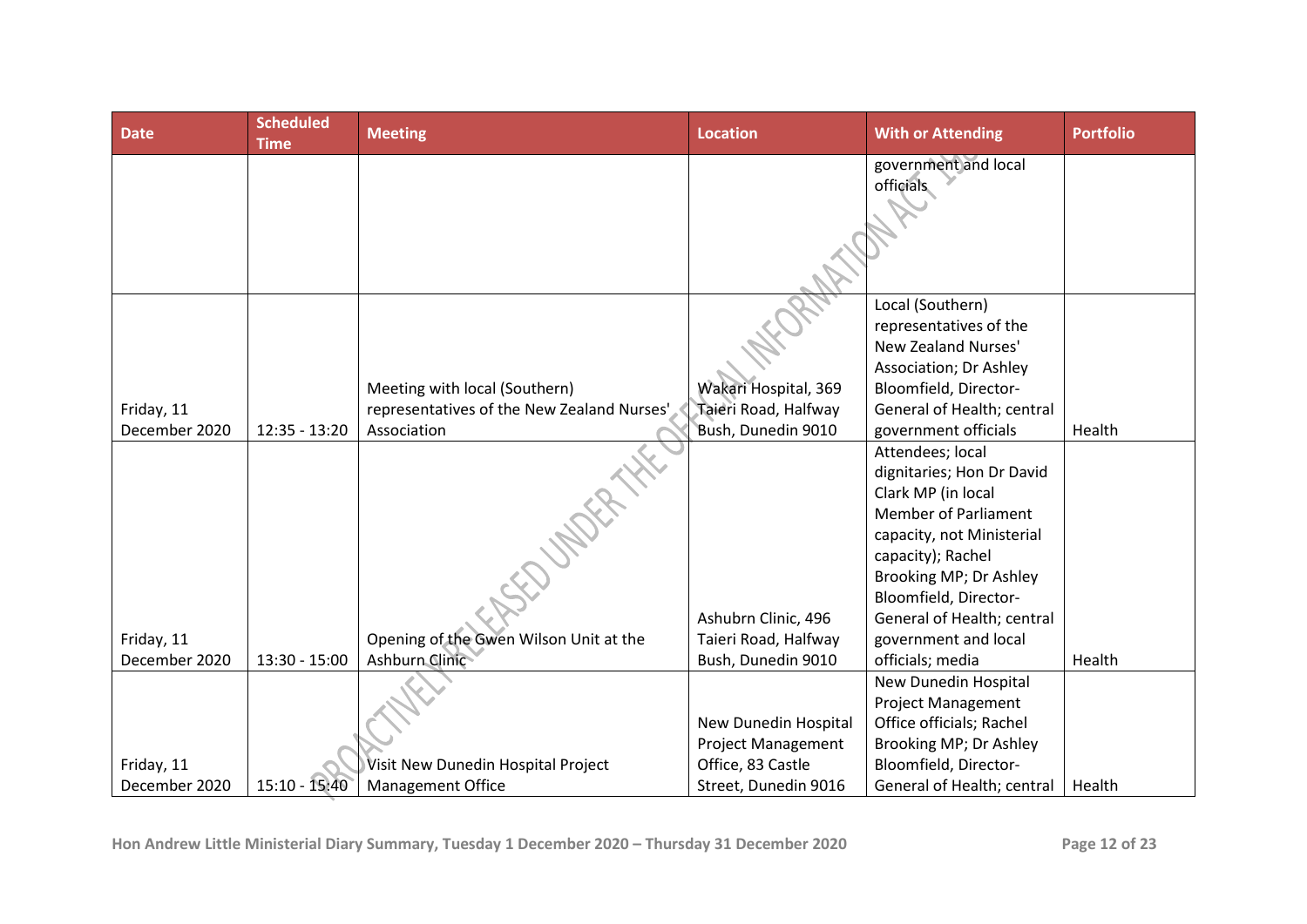| <b>Date</b>                   | <b>Scheduled</b><br><b>Time</b> | <b>Meeting</b>                                                                                                          | <b>Location</b>                                                                                                                                                               | <b>With or Attending</b>                                                                                                                                                                                                            | <b>Portfolio</b>                                                                                                                                                             |
|-------------------------------|---------------------------------|-------------------------------------------------------------------------------------------------------------------------|-------------------------------------------------------------------------------------------------------------------------------------------------------------------------------|-------------------------------------------------------------------------------------------------------------------------------------------------------------------------------------------------------------------------------------|------------------------------------------------------------------------------------------------------------------------------------------------------------------------------|
|                               |                                 |                                                                                                                         |                                                                                                                                                                               | government and local<br>officials; media                                                                                                                                                                                            |                                                                                                                                                                              |
| Saturday, 12                  |                                 | Meeting with Federation of Islamic<br>Associations of New Zealand executive<br>members, including Muslim Association of |                                                                                                                                                                               | Federation of Islamic<br><b>Associations of New</b><br>Zealand executive<br>members; Muslim<br><b>Association of Canterbury</b><br>executive members;<br>Ibrahim Omer MP;<br>Department of the Prime<br><b>Minister and Cabinet</b> | Lead<br>Coordination<br>Minister for the<br>Government's<br>Response to<br>The Royal<br>Commission's<br>Report into the<br><b>Terrorist Attack</b><br>on the<br>Christchurch |
| December 2020                 | $12:00 - 13:30$                 | Canterbury executive members                                                                                            | Parliament                                                                                                                                                                    | officials; NZSIS officials                                                                                                                                                                                                          | Mosques; NZSIS                                                                                                                                                               |
| Saturday, 12                  |                                 | Walk 9km with Brain Tumour Support New                                                                                  | Mt Victoria Lookout,<br>Lookout Road,<br>Hataitai, Wellington<br>6021 > Melrose Park,<br>Melrose Crescent,<br>Wellington 6023 ><br>Shorland Park, Reef<br>Street, Island Bay, | <b>Brain Tumour Support</b><br>New Zealand<br>representatives and                                                                                                                                                                   |                                                                                                                                                                              |
| December 2020                 | $14:00 - 16:00$                 | Zealand                                                                                                                 | Wellington 6023                                                                                                                                                               | supporters                                                                                                                                                                                                                          | Health                                                                                                                                                                       |
| Saturday, 12<br>December 2020 | $16:00 - 17:00$                 | Attend Brain Tumour Support New Zealand<br>end of walk celebration event                                                | Shorland Park, Reef<br>Street, Island Bay,<br>Wellington 6023                                                                                                                 | <b>Brain Tumour Support</b><br>New Zealand<br>representatives and                                                                                                                                                                   | Health                                                                                                                                                                       |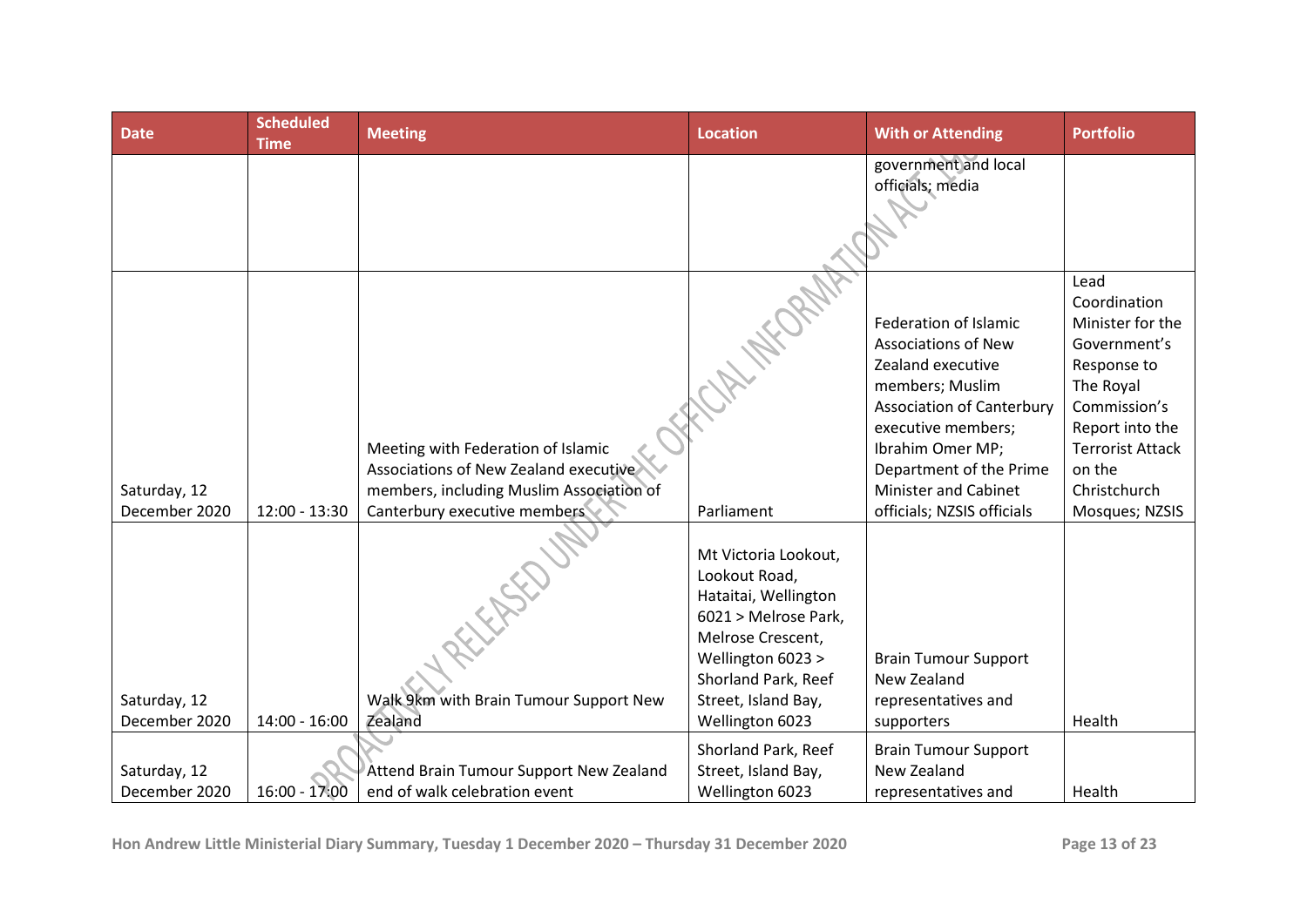| <b>Date</b>                 | <b>Scheduled</b><br><b>Time</b> | <b>Meeting</b>                                                | <b>Location</b> | <b>With or Attending</b>                                                                                                    | <b>Portfolio</b>                                                                                                                                                                        |
|-----------------------------|---------------------------------|---------------------------------------------------------------|-----------------|-----------------------------------------------------------------------------------------------------------------------------|-----------------------------------------------------------------------------------------------------------------------------------------------------------------------------------------|
|                             |                                 |                                                               |                 | supporters; Hon Dr                                                                                                          |                                                                                                                                                                                         |
|                             |                                 |                                                               |                 | Ayesha Verrall MP;<br>Ibrahim Omer MP                                                                                       |                                                                                                                                                                                         |
|                             |                                 |                                                               |                 |                                                                                                                             |                                                                                                                                                                                         |
| Sunday, 13                  |                                 | Meeting with Auckland region District Health<br>Boards chairs | Videoconference | <b>Auckland region District</b><br><b>Health Boards chairs</b>                                                              | Health                                                                                                                                                                                  |
| December 2020               | $09:00 - 10:00$                 |                                                               |                 | Hon Dr Ayesha Verrall                                                                                                       |                                                                                                                                                                                         |
| Monday, 14                  |                                 |                                                               |                 | MP; Ministry of Health                                                                                                      |                                                                                                                                                                                         |
| December 2020               | $08:40 - 09:00$                 | Ministerial meeting                                           | Parliament      | officials                                                                                                                   | Health                                                                                                                                                                                  |
|                             |                                 |                                                               |                 | Hon Dr Ayesha Verrall                                                                                                       |                                                                                                                                                                                         |
|                             |                                 |                                                               |                 | MP; Hon Aupito Sio MP;                                                                                                      |                                                                                                                                                                                         |
| Monday, 14                  |                                 |                                                               |                 | Ministry of Health                                                                                                          |                                                                                                                                                                                         |
| December 2020               | $09:00 - 09:55$                 | Officials meeting                                             | Parliament      | officials                                                                                                                   | Health                                                                                                                                                                                  |
| Monday, 14<br>December 2020 | $11:00 - 13:00$                 | Cabinet                                                       | Parliament      | Attending                                                                                                                   | All                                                                                                                                                                                     |
| Monday, 14<br>December 2020 | 13:00 - 13:30                   | REFERED UNDER 1<br>Ministerial meeting                        | Videoconference | <b>Attending Ministers</b><br>including Hon Kris Faafoi<br>MP; Department of the<br>Prime Minister and<br>Cabinet officials | Lead<br>Coordination<br>Minister for the<br>Government's<br>Response to<br>The Royal<br>Commission's<br>Report into the<br><b>Terrorist Attack</b><br>on the<br>Christchurch<br>Mosques |
|                             |                                 |                                                               |                 |                                                                                                                             |                                                                                                                                                                                         |
|                             |                                 |                                                               |                 |                                                                                                                             |                                                                                                                                                                                         |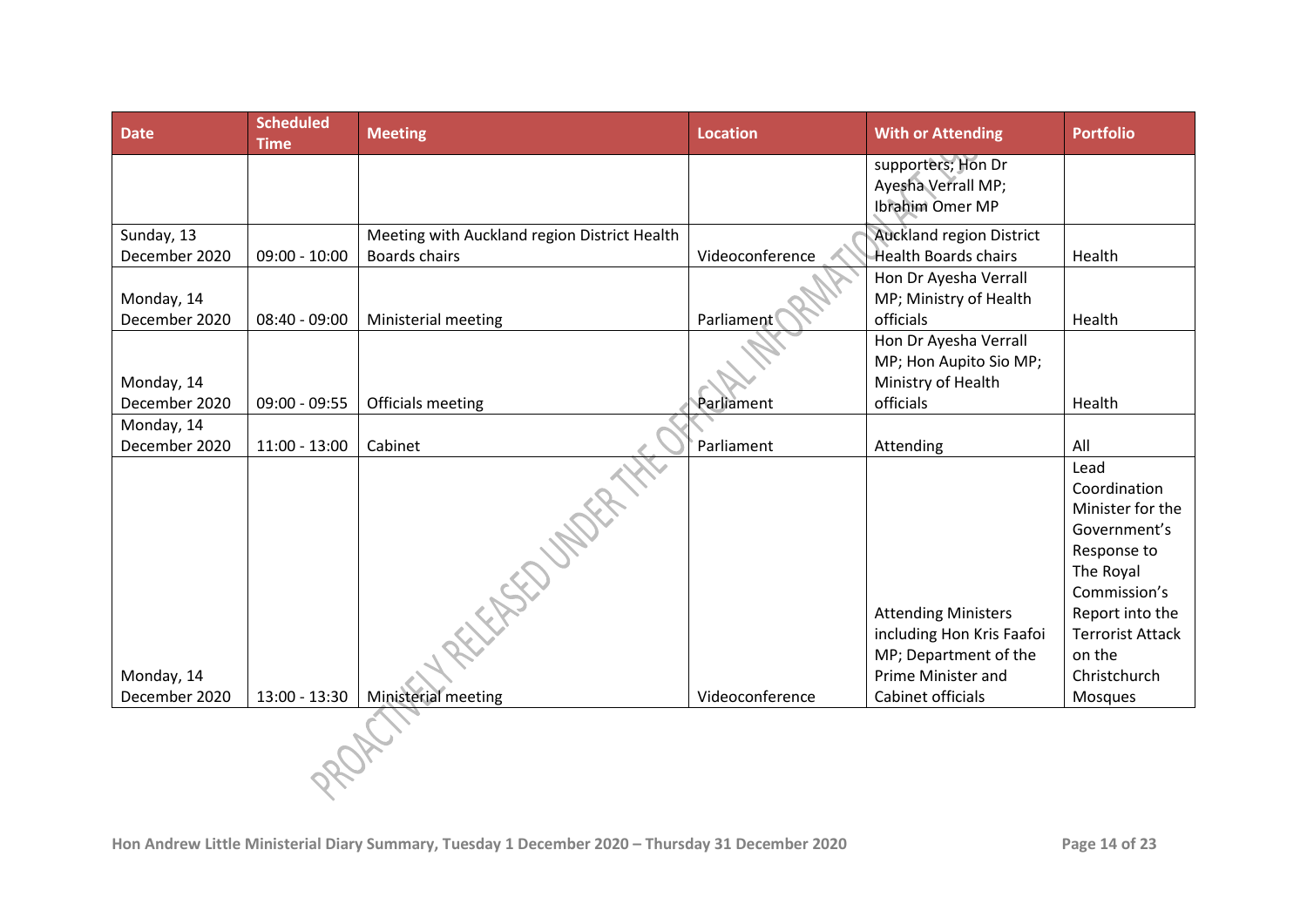| <b>Date</b>   | <b>Scheduled</b><br><b>Time</b> | <b>Meeting</b>                               | <b>Location</b> | <b>With or Attending</b>                                       | <b>Portfolio</b>                                                                                                                                                             |
|---------------|---------------------------------|----------------------------------------------|-----------------|----------------------------------------------------------------|------------------------------------------------------------------------------------------------------------------------------------------------------------------------------|
|               |                                 |                                              |                 |                                                                | Lead<br>Coordination<br>Minister for the<br>Government's<br>Response to<br>The Royal<br>Commission's<br>Report into the<br><b>Terrorist Attack</b><br>on the                 |
| Monday, 14    |                                 |                                              |                 |                                                                | Christchurch                                                                                                                                                                 |
| December 2020 | 15:30 - 15:45                   | Phone call with Hon Meka Whaitiri MP         | By phone        | Hon Meka Whaitiri MP                                           | Mosques                                                                                                                                                                      |
|               |                                 |                                              |                 | Waikato Tainui<br>representatives; Hon<br>Nanaia Mahuta MP (in |                                                                                                                                                                              |
|               |                                 |                                              |                 | local MP capacity); Māori                                      | Treaty of                                                                                                                                                                    |
| Monday, 14    |                                 | Attend Treaty of Waitangi settlement signing |                 | <b>Crown Relations - Te</b>                                    | Waitangi                                                                                                                                                                     |
| December 2020 | $16:30 - 18:00$                 | ceremony with Waikato Tainui                 | Parliament      | Arawhiti officials                                             | Negotiations                                                                                                                                                                 |
| Tuesday, 15   |                                 | HREEFEREE                                    |                 |                                                                | Lead<br>Coordination<br>Minister for the<br>Government's<br>Response to<br>The Royal<br>Commission's<br>Report into the<br><b>Terrorist Attack</b><br>on the<br>Christchurch |
| December 2020 | $08:30 - 09:00$                 | Meeting with Ibrahim Omer MP                 | Parliament      | Ibrahim Omer MP                                                | Mosques                                                                                                                                                                      |
|               |                                 |                                              |                 |                                                                |                                                                                                                                                                              |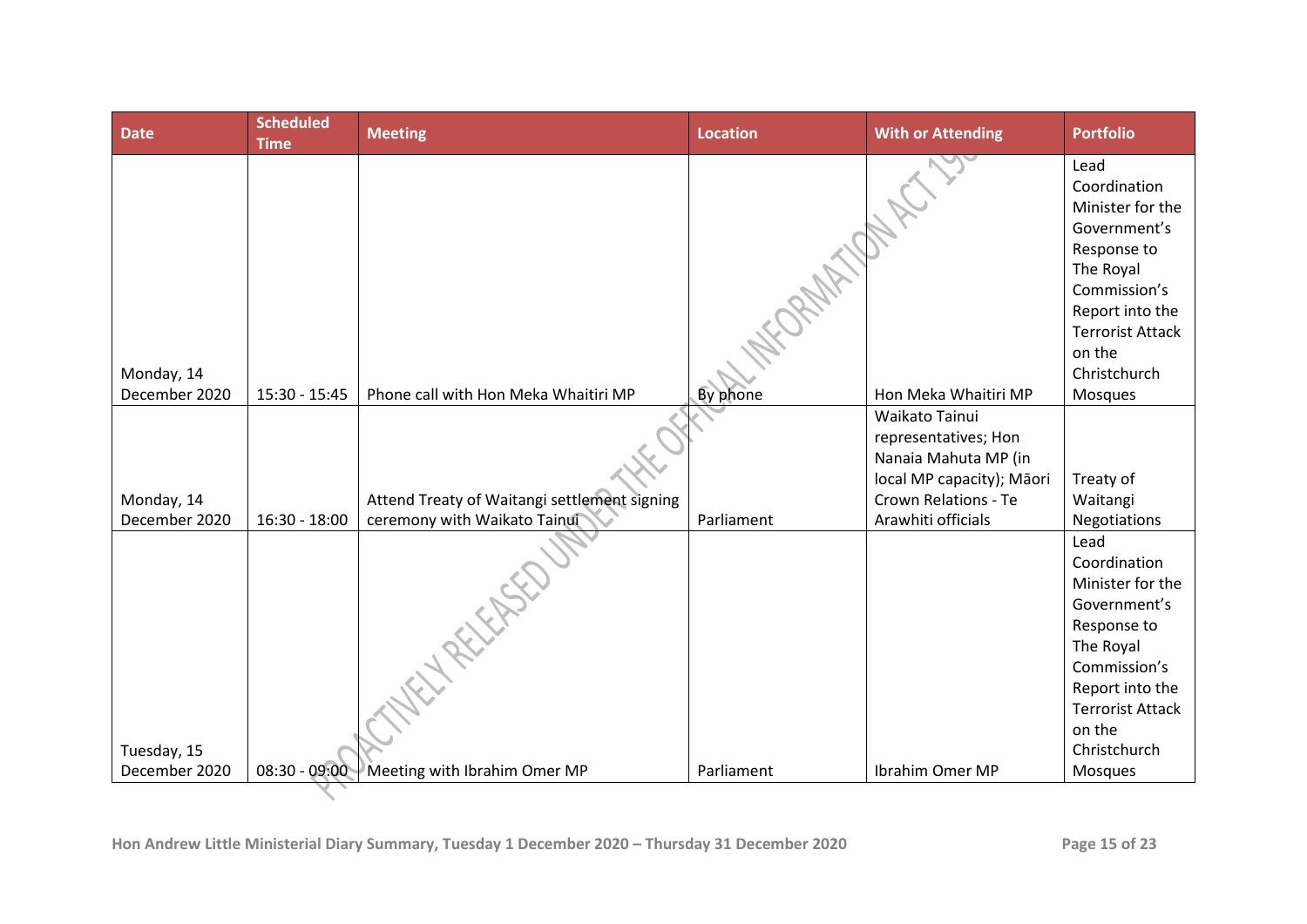| <b>Date</b>                  | <b>Scheduled</b><br><b>Time</b> | <b>Meeting</b>                              | <b>Location</b> | <b>With or Attending</b>            | <b>Portfolio</b>                           |
|------------------------------|---------------------------------|---------------------------------------------|-----------------|-------------------------------------|--------------------------------------------|
|                              |                                 |                                             |                 | Hon Grant Robertson MP;             |                                            |
|                              |                                 |                                             |                 | Treasury officials;                 |                                            |
| Tuesday, 15                  |                                 |                                             |                 | Ministry of Health                  |                                            |
| December 2020                | $09:00 - 09:30$                 | Meeting with Hon Grant Robertson MP         | Parliament      | officials                           | Health                                     |
|                              |                                 |                                             |                 | Māori Crown Relations -             | Treaty of                                  |
| Tuesday, 15<br>December 2020 | $12:00 - 12:45$                 | Officials meeting                           | Parliament      | Te Arawhiti officials               | Waitangi<br>Negotiations                   |
|                              |                                 |                                             |                 |                                     | Te Kāhui                                   |
|                              |                                 |                                             |                 |                                     | Whakamana                                  |
|                              |                                 |                                             |                 |                                     | Rua Tekau mā                               |
|                              |                                 |                                             |                 |                                     | Iwa-Pike River                             |
| Tuesday, 15                  |                                 |                                             |                 |                                     | Recovery                                   |
| December 2020                | 14:30 - 15:00                   | Officials meeting                           | Parliament      | Pike River Re-entry                 | Agency officials                           |
|                              |                                 | <b>SEDUMBRAHEL</b>                          |                 |                                     | Lead                                       |
|                              |                                 |                                             |                 |                                     | Coordination                               |
|                              |                                 |                                             |                 |                                     | Minister for the                           |
|                              |                                 |                                             |                 |                                     | Government's                               |
|                              |                                 |                                             |                 |                                     | Response to                                |
|                              |                                 |                                             |                 |                                     | The Royal                                  |
|                              |                                 |                                             |                 |                                     | Commission's                               |
|                              |                                 |                                             |                 |                                     | Report into the<br><b>Terrorist Attack</b> |
|                              |                                 |                                             |                 | Meeting with<br>Department of Prime | on the                                     |
|                              |                                 | Meeting with Department of Prime Minister   |                 | <b>Minister and Cabinet</b>         | Christchurch                               |
| Wednesday, 16                |                                 | and Cabinet officials and potential private |                 | officials; potential private        | Mosques;                                   |
| December 2020                | $08:30 - 09:00$                 | secretary                                   | Parliament      | secretary                           | Health                                     |
| Wednesday, 16                |                                 |                                             |                 |                                     |                                            |
| December 2020                | $09:30 - 10:30$                 | Cabinet Business Committee (CBC)            | Parliament      | Attending                           | All                                        |
| Wednesday, 16                |                                 | Meeting with MidCentral District Health     |                 | <b>MidCentral District Health</b>   |                                            |
| December 2020                | $11:00 - 11:30$                 | Board chair and chief executive             | Videoconference | Board chair and chief               | Health                                     |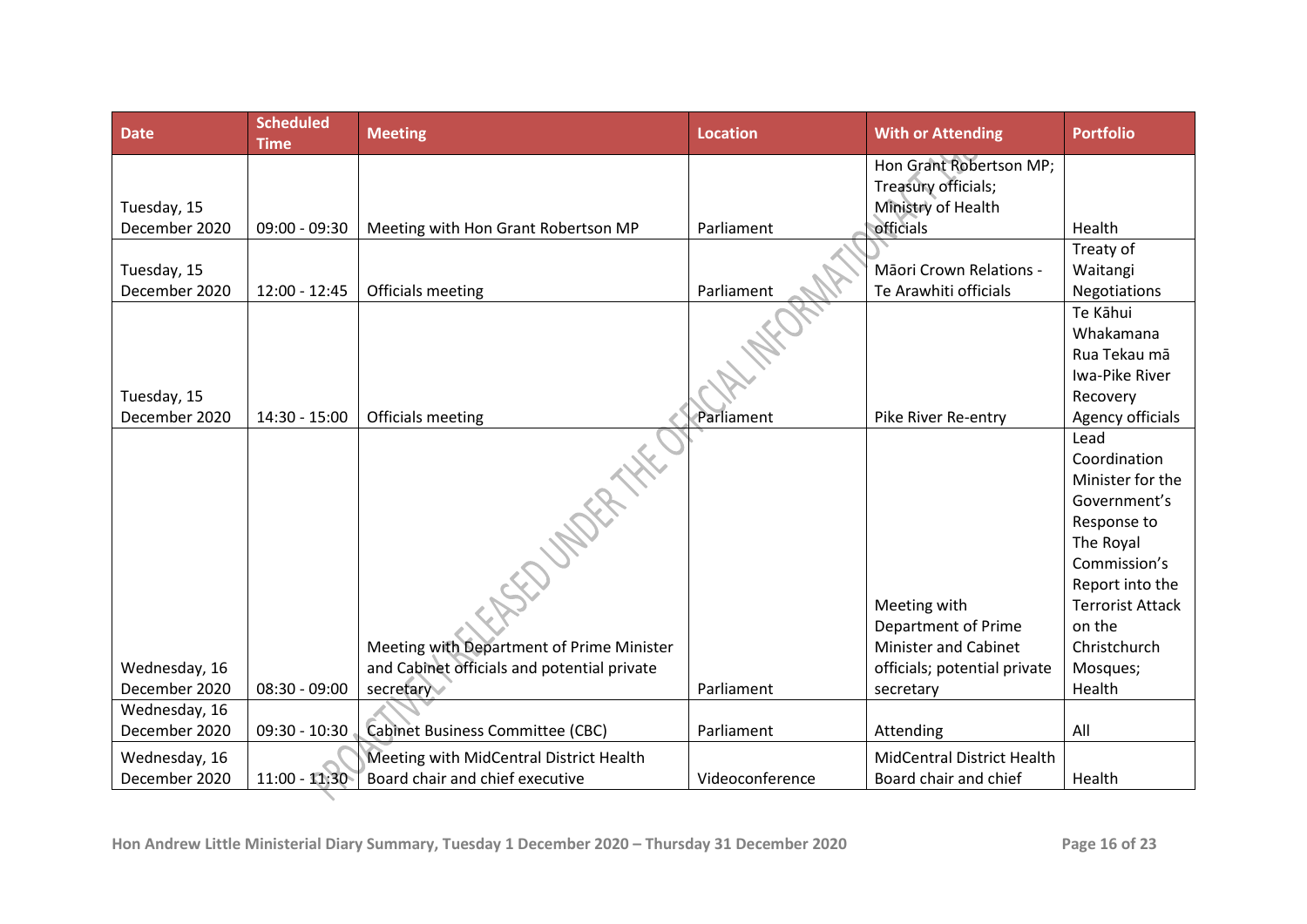| <b>Date</b>   | <b>Scheduled</b><br><b>Time</b> | <b>Meeting</b>                        | <b>Location</b>    | <b>With or Attending</b>    | <b>Portfolio</b>         |
|---------------|---------------------------------|---------------------------------------|--------------------|-----------------------------|--------------------------|
|               |                                 |                                       |                    | executive; Ministry of      |                          |
|               |                                 |                                       |                    | <b>Health officials</b>     |                          |
|               |                                 |                                       |                    | Department of the Prime     |                          |
| Wednesday, 16 |                                 |                                       |                    | <b>Minister and Cabinet</b> |                          |
| December 2020 | $12:00 - 12:45$                 | Officials meeting                     | Parliament         | officials                   | Health                   |
|               |                                 |                                       |                    | PHARMAC chair and chief     |                          |
| Wednesday, 16 |                                 | Meeting with PHARMAC chair and chief  |                    | executive; Ministry of      |                          |
| December 2020 | $13:00 - 14:00$                 | executive                             | Parliament         | <b>Health officials</b>     | Health                   |
|               |                                 |                                       |                    |                             | Lead                     |
|               |                                 |                                       |                    |                             | Coordination             |
|               |                                 |                                       |                    |                             | Minister for the         |
|               |                                 |                                       |                    |                             | Government's             |
|               |                                 |                                       |                    |                             | Response to<br>The Royal |
|               |                                 |                                       |                    |                             | Commission's             |
|               |                                 |                                       |                    |                             | Report into the          |
|               |                                 | <b>UNDER THE OFF</b>                  |                    |                             | <b>Terrorist Attack</b>  |
|               |                                 |                                       |                    |                             | on the                   |
|               |                                 |                                       |                    |                             | Christchurch             |
| Wednesday, 16 |                                 |                                       |                    |                             | Mosques;                 |
| December 2020 | 14:00 - 14:30                   | Media interview                       | By videoconference | <b>Time Magazine</b>        | NZSIS; GCSB              |
|               |                                 |                                       |                    |                             | Lead                     |
|               |                                 |                                       |                    |                             | Coordination             |
|               |                                 |                                       |                    |                             | Minister for the         |
|               |                                 |                                       |                    |                             | Government's             |
|               |                                 |                                       |                    | Joan Buchanan, Religious    | Response to              |
|               |                                 |                                       |                    | <b>Leaders Communities</b>  | The Royal                |
|               |                                 |                                       |                    | Forum convenor;             | Commission's             |
|               |                                 |                                       |                    | Department of the Prime     | Report into the          |
| Wednesday, 16 |                                 | Meeting with Joan Buchanan, Religious |                    | <b>Minister and Cabinet</b> | <b>Terrorist Attack</b>  |
| December 2020 | 14:30 - 15:00                   | Leaders Communities Forum convenor    | Parliament         | officials                   | on the                   |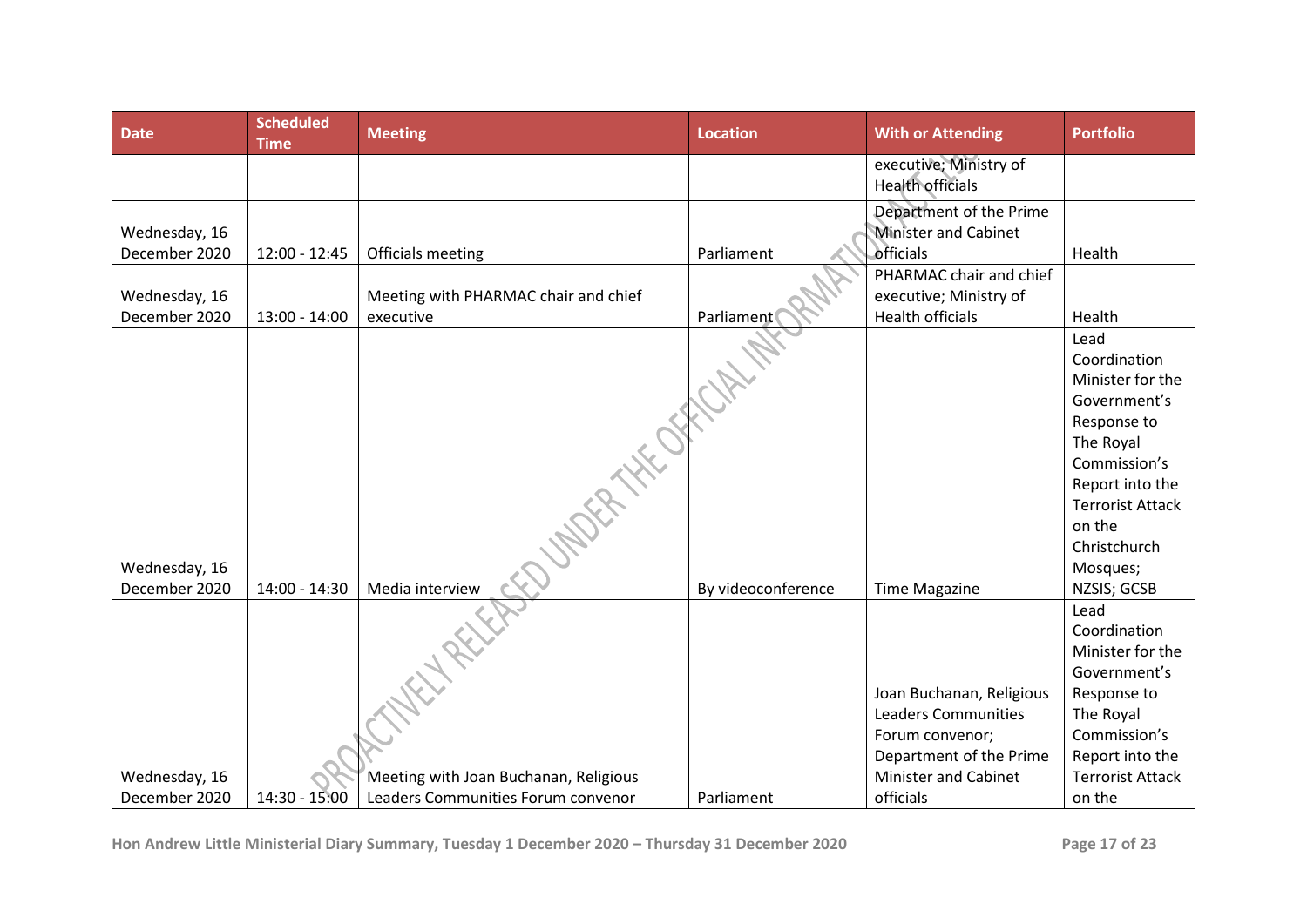| <b>Date</b>                    | <b>Scheduled</b><br><b>Time</b> | <b>Meeting</b>                                                                                                  | <b>Location</b>                                                                                                                  | <b>With or Attending</b>                                                                                               | <b>Portfolio</b>                   |
|--------------------------------|---------------------------------|-----------------------------------------------------------------------------------------------------------------|----------------------------------------------------------------------------------------------------------------------------------|------------------------------------------------------------------------------------------------------------------------|------------------------------------|
|                                |                                 |                                                                                                                 | M. M. A.                                                                                                                         |                                                                                                                        | Christchurch<br>Mosques            |
|                                |                                 |                                                                                                                 |                                                                                                                                  |                                                                                                                        |                                    |
| Wednesday, 16<br>December 2020 | $15:15 - 16:00$                 | Visit Ministry of Health headquarters to<br>thank staff for their work during the COVID-<br>19 pandemic to date | Ministry of Health, 133<br>Molesworth Street,<br>Thorndon, Wellington<br>6011                                                    | Ministry of Health<br>officials; Prime Minister;<br>Hon Peeni Henare MP; Dr<br>Ayesha Verrall MP; Hon<br>Aupito Sio MP | Health                             |
|                                |                                 |                                                                                                                 | <b>Medical and Health</b><br>Science Building,<br><b>University of Auckland</b><br>Faculty of Medical and<br>Health Sciences, 85 | Prime Minister; Hon Dr<br>Megan Woods MP; Hon<br>Chris Hipkins MP; Hon Dr                                              |                                    |
| Thursday, 17<br>December 2020  | $08:30 - 09:30$                 | Attend COVID-19 immunisation strategy<br>launch event                                                           | Park Road, Grafton,<br>Auckland 1023                                                                                             | Ayesha Verrall MP;<br>attendees; media                                                                                 | Health                             |
| Thursday, 17<br>December 2020  | 09:40 - 09:46                   | Media interview                                                                                                 | By phone                                                                                                                         | bFM                                                                                                                    | All                                |
| Thursday, 17<br>December 2020  | 09:49 - 09:55                   | Media interview                                                                                                 | By phone                                                                                                                         | Radio New Zealand                                                                                                      | Health                             |
| Thursday, 17<br>December 2020  | $13:00 - 13:45$                 | Withheld under OIA s9(2)(f)(iv)                                                                                 | Withheld under OIA<br>s9(2)(f)(iv)                                                                                               | Withheld under OIA<br>s9(2)(f)(iv)                                                                                     | Withheld under<br>OIA s9(2)(f)(iv) |
|                                |                                 |                                                                                                                 |                                                                                                                                  |                                                                                                                        |                                    |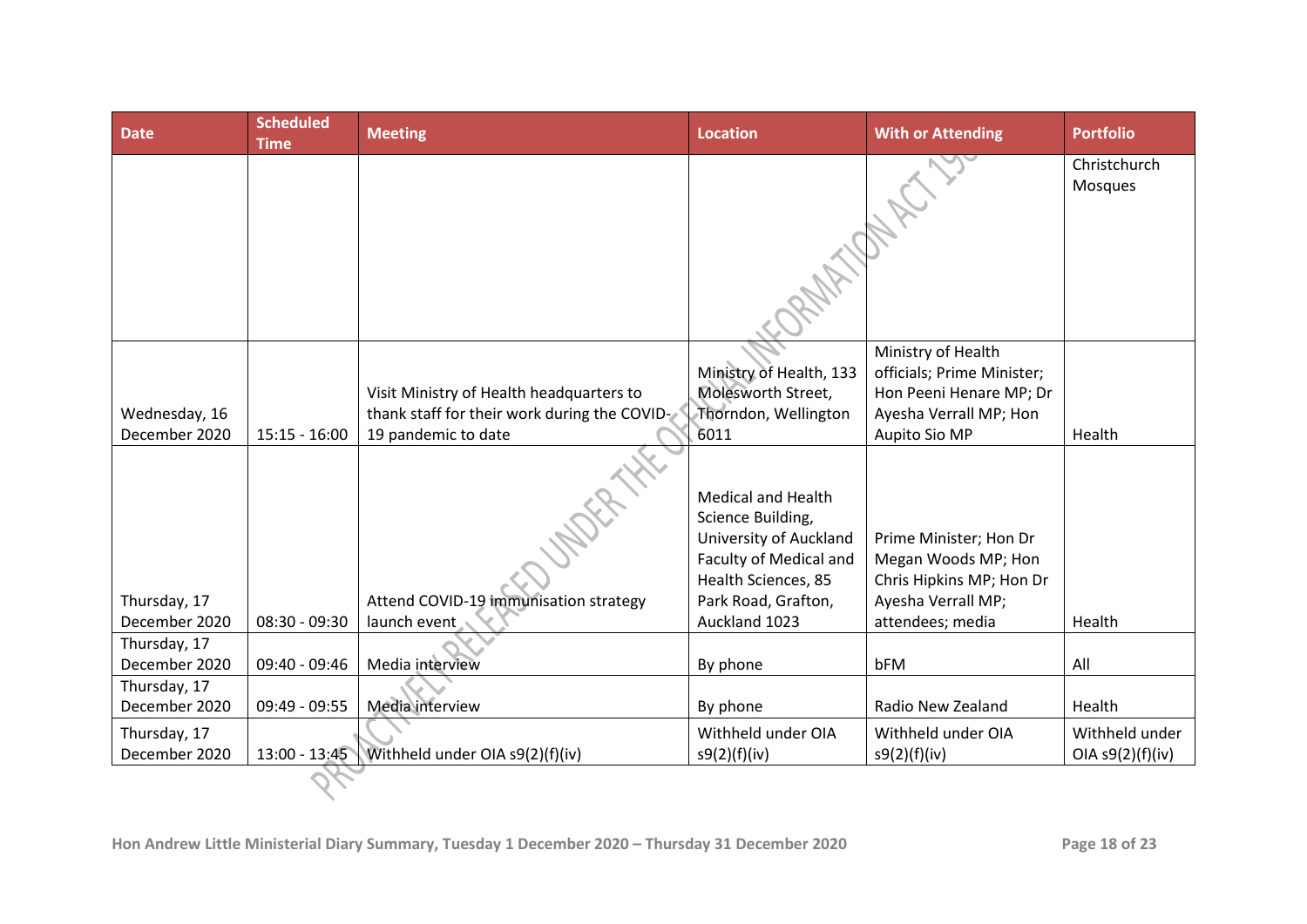| <b>Date</b>   | <b>Scheduled</b><br><b>Time</b> | <b>Meeting</b>                            | <b>Location</b>         | <b>With or Attending</b>        | <b>Portfolio</b>        |
|---------------|---------------------------------|-------------------------------------------|-------------------------|---------------------------------|-------------------------|
|               |                                 |                                           | Ministry of Health, 133 |                                 |                         |
|               |                                 |                                           | Molesworth Street,      |                                 |                         |
| Thursday, 17  |                                 | Attend Ministry of Health staff Christmas | Thorndon, Wellington    | Ministry of Health              |                         |
| December 2020 | 14:00 - 14:30                   | function                                  | 6011                    | officials                       | Health                  |
|               |                                 |                                           |                         | <b>Stand with Pike Families</b> |                         |
|               |                                 |                                           |                         | Reference Group; Te             |                         |
|               |                                 |                                           |                         | Kāhui Whakamana Rua             |                         |
| Thursday, 17  |                                 | Meeting with Stand with Pike Families     |                         | Tekau mā Iwa-Pike River         | Pike River Re-          |
| December 2020 | 14:45 - 15:00                   | Reference Group                           | Parliament              | Recovery Agency officials       | entry                   |
|               |                                 |                                           |                         | Maniapoto                       |                         |
|               |                                 |                                           |                         | representatives; Adrian         |                         |
|               |                                 |                                           |                         | Rurawhe MP; Māori               | Treaty of               |
| Thursday, 17  |                                 | Attend Initialling Deed of Settlement     |                         | <b>Crown Relations - Te</b>     | Waitangi                |
| December 2020 | $15:00 - 16:30$                 | ceremony with Maniapoto                   | Parliament              | Arawhiti officials              | <b>Negotiations</b>     |
| Thursday, 17  |                                 |                                           |                         |                                 |                         |
| December 2020 | $16:35 - 16:40$                 | Media interview                           | Parliament              | <b>Newstalk ZB</b>              | Health                  |
|               |                                 |                                           |                         | Department of the Prime         |                         |
|               |                                 | Meeting with Department of the Prime      |                         | <b>Minister and Cabinet</b>     |                         |
| Thursday, 17  |                                 | Minister and Cabinet officials and their  |                         | officials and their             |                         |
| December 2020 | $16:40 - 17:00$                 | contractors                               | Parliament              | contractors                     | Health                  |
|               |                                 | FLARIFF                                   |                         |                                 | Lead                    |
|               |                                 |                                           |                         |                                 | Coordination            |
|               |                                 |                                           |                         |                                 | Minister for the        |
|               |                                 |                                           |                         |                                 | Government's            |
|               |                                 |                                           |                         |                                 | Response to             |
|               |                                 |                                           |                         |                                 | The Royal               |
|               |                                 |                                           |                         |                                 | Commission's            |
|               |                                 |                                           |                         |                                 | Report into the         |
| Thursday, 17  |                                 | Meeting with Islamic Women's Council New  |                         | Islamic Women's Council         | <b>Terrorist Attack</b> |
| December 2020 | 17:30 - 18:00                   | Zealand executive                         | Videoconference         | New Zealand executive           | on the                  |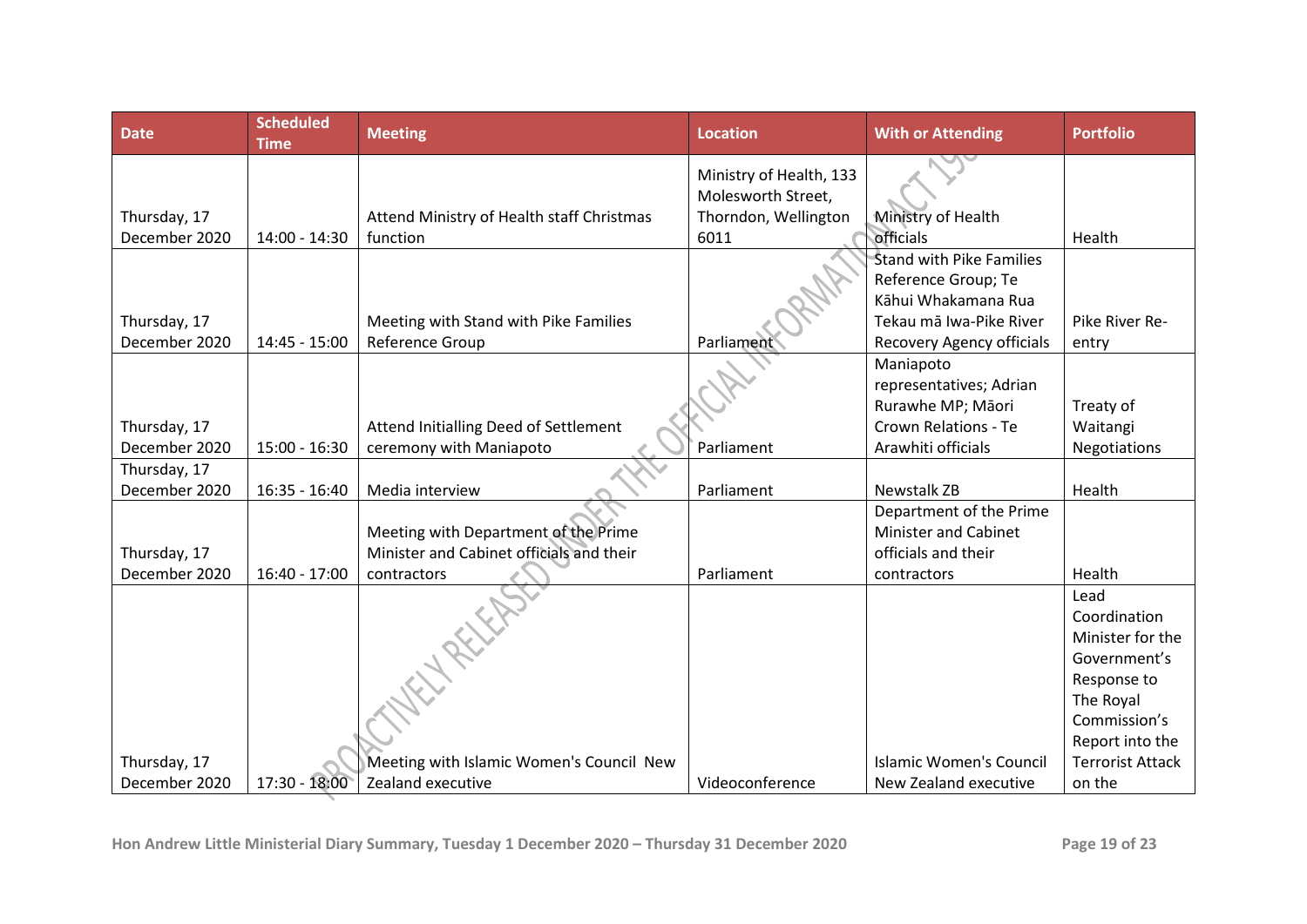| <b>Date</b>   | <b>Scheduled</b><br><b>Time</b> | <b>Meeting</b>                             | <b>Location</b>                           | <b>With or Attending</b>                               | <b>Portfolio</b>               |
|---------------|---------------------------------|--------------------------------------------|-------------------------------------------|--------------------------------------------------------|--------------------------------|
|               |                                 |                                            |                                           |                                                        | Christchurch<br>Mosques; NZSIS |
|               |                                 |                                            |                                           |                                                        |                                |
|               |                                 |                                            |                                           | Federation of Islamic                                  | Lead                           |
|               |                                 |                                            |                                           | <b>Associations of New</b>                             | Coordination                   |
|               |                                 |                                            |                                           | Zealand executive                                      | Minister for the               |
|               |                                 |                                            |                                           | members; Muslim                                        | Government's                   |
|               |                                 |                                            |                                           | <b>Association of Canterbury</b><br>executive members; | Response to<br>The Royal       |
|               |                                 |                                            |                                           | <b>Canterbury Muslim</b>                               | Commission's                   |
|               |                                 | Meeting with Federation of Islamic.        |                                           |                                                        | Report into the                |
|               |                                 | Associations of New Zealand executive      | Te Hāpua: Halswell<br>Centre - Hao space, | community imams;<br>Ibrahim Omer MP;                   | <b>Terrorist Attack</b>        |
|               |                                 | members, Muslim Association of Canterbury  | 341 Halswell Road,                        | Department of the Prime                                | on the                         |
| Friday, 18    |                                 | executive members and Canterbury Muslim    | Halswell, Christchurch                    | <b>Minister and Cabinet</b>                            | Christchurch                   |
| December 2020 | $14:30 - 15:15$                 | community imams                            | 8025                                      | officials; NZSIS officials                             | Mosques; NZSIS                 |
|               |                                 |                                            |                                           | <b>Canterbury Muslim</b>                               | Lead                           |
|               |                                 |                                            |                                           | community                                              | Coordination                   |
|               |                                 |                                            |                                           | representatives; Hon Dr                                | Minister for the               |
|               |                                 |                                            |                                           | Megan Woods MP (in MP                                  | Government's                   |
|               |                                 |                                            |                                           | for Wigram capacity);                                  | Response to                    |
|               |                                 |                                            | Te Hāpua: Halswell                        | Poto Williams MP; Dr                                   | The Royal                      |
|               |                                 |                                            | Centre - Hao space,                       | Duncan Webb MP;                                        | Commission's                   |
|               |                                 |                                            | 341 Halswell Road,                        | Ibrahim Omer MP;                                       | Report into the                |
| Friday, 18    |                                 | Meeting with Canterbury Muslim Association | Halswell, Christchurch                    | Department of the Prime                                | <b>Terrorist Attack</b>        |
| December 2020 | $15:30 - 17:30$                 | (men's meeting)                            | 8025                                      | <b>Minister and Cabinet</b>                            | on the                         |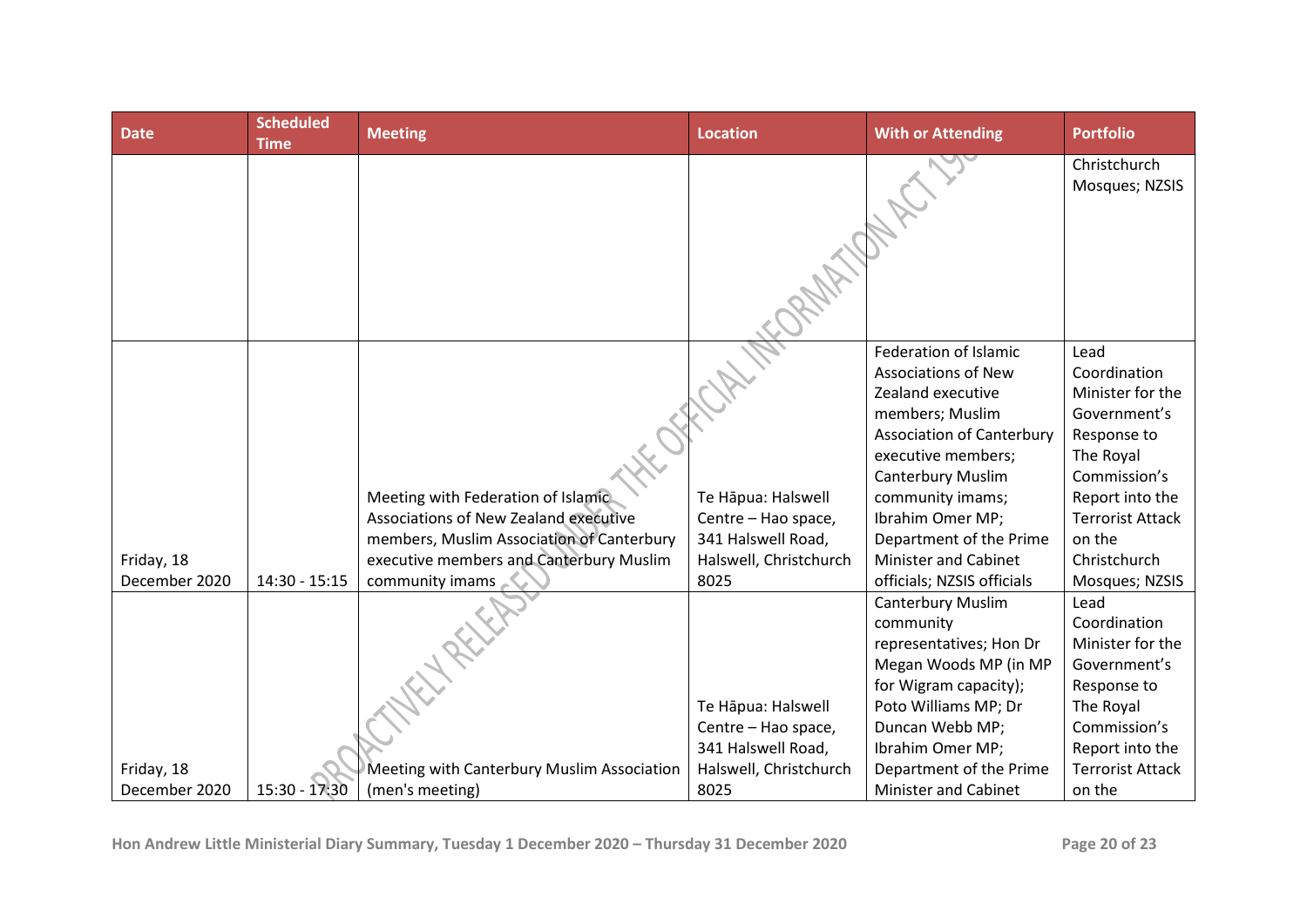| <b>Date</b>                 | <b>Scheduled</b><br><b>Time</b> | <b>Meeting</b>                                                | <b>Location</b>                                                                                   | <b>With or Attending</b>                                                                                                                                                                                                                                 | <b>Portfolio</b>                                                                                                                                                                               |
|-----------------------------|---------------------------------|---------------------------------------------------------------|---------------------------------------------------------------------------------------------------|----------------------------------------------------------------------------------------------------------------------------------------------------------------------------------------------------------------------------------------------------------|------------------------------------------------------------------------------------------------------------------------------------------------------------------------------------------------|
|                             |                                 |                                                               |                                                                                                   | officials; NZSIS officials;<br>central government and<br>regional officials                                                                                                                                                                              | Christchurch<br>Mosques; NZSIS                                                                                                                                                                 |
| Friday, 18<br>December 2020 | $18:00 - 20:00$                 | Meeting with Canterbury Muslim Association<br>(youth meeting) | Te Hāpua: Halswell<br>Centre - Hao space,<br>341 Halswell Road,<br>Halswell, Christchurch<br>8025 | <b>Canterbury Muslim</b><br>community<br>representatives; Hon<br>Priyanca Radhakrishnan<br>MP; Ibrahim Omer MP;<br>Department of the Prime<br><b>Minister and Cabinet</b><br>officials; NZSIS officials;<br>central government and<br>regional officials | Lead<br>Coordination<br>Minister for the<br>Government's<br>Response to<br>The Royal<br>Commission's<br>Report into the<br><b>Terrorist Attack</b><br>on the<br>Christchurch<br>Mosques; NZSIS |
| Saturday, 19                |                                 | Meeting with Canterbury Muslim Association                    | Rydges Hotel, 30<br>Latimer Square,                                                               | <b>Canterbury Muslim</b><br>community<br>representatives; Hon<br>Poto Williams MP;<br>Ibrahim Omer MP; Sarah<br>Pallett MP; Department<br>of the Prime Minister and<br>Cabinet officials; NZSIS                                                          | Lead<br>Coordination<br>Minister for the<br>Government's<br>Response to<br>The Royal<br>Commission's<br>Report into the<br><b>Terrorist Attack</b>                                             |
| December 2020               | $08:45 - 11:00$                 | (women's meeting)                                             | Christchurch 8011                                                                                 | officials; central                                                                                                                                                                                                                                       | on the                                                                                                                                                                                         |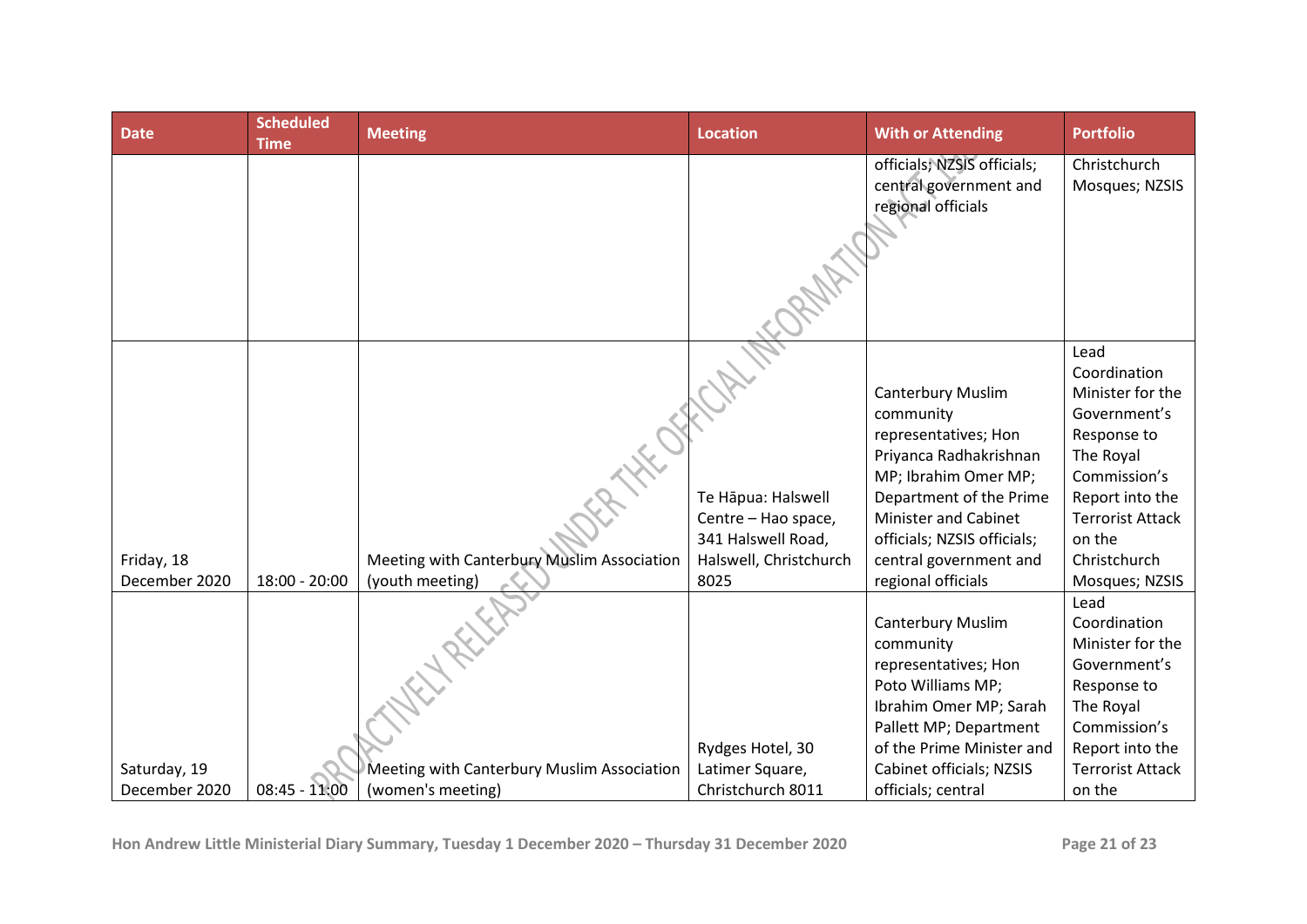| <b>Date</b>                   | <b>Scheduled</b><br><b>Time</b> | <b>Meeting</b>                                    | <b>Location</b>                                          | <b>With or Attending</b>                                        | <b>Portfolio</b>                                                                                                                                                                        |
|-------------------------------|---------------------------------|---------------------------------------------------|----------------------------------------------------------|-----------------------------------------------------------------|-----------------------------------------------------------------------------------------------------------------------------------------------------------------------------------------|
|                               |                                 |                                                   |                                                          | government and regional<br>officials                            | Christchurch<br>Mosques; NZSIS                                                                                                                                                          |
| Saturday, 19<br>December 2020 | $12:00 - 14:00$                 | Meeting with Canterbury Muslim community<br>group | Rydges Hotel, 30<br>Latimer Square,<br>Christchurch 8011 | <b>Canterbury Muslim</b><br>community group;<br>Ibrahim Omer MP | Lead<br>Coordination<br>Minister for the<br>Government's<br>Response to<br>The Royal<br>Commission's<br>Report into the<br><b>Terrorist Attack</b><br>on the<br>Christchurch<br>Mosques |
| Monday, 21                    |                                 | Phone call with Islamic Women's Council           |                                                          | Phone call with Islamic<br>Women's Council New                  | Lead<br>Coordination<br>Minister for the<br>Government's<br>Response to<br>The Royal<br>Commission's<br>Report into the<br><b>Terrorist Attack</b>                                      |
| December 2020                 | 14:30 - 15:00                   | New Zealand executive leader                      | By phone                                                 | Zealand executive leader                                        | on the                                                                                                                                                                                  |